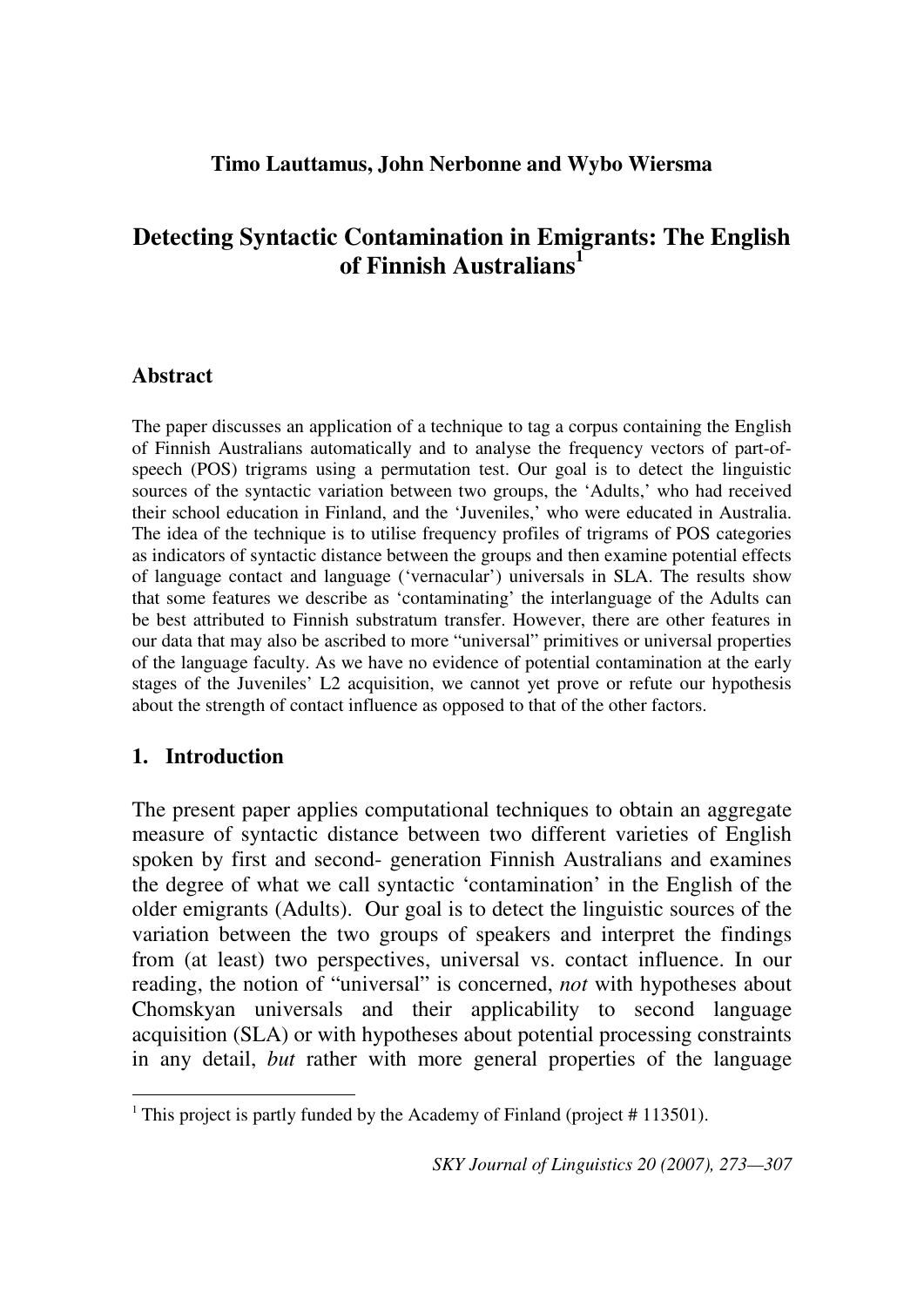faculty and natural tendencies in the grammar, called 'vernacular primitives' by Chambers (2003: 265–266). To explain differential usage by the two groups, we also draw upon the strategies, processes and developmental patterns that second-language learners usually evince in their interlanguage regardless of their mother tongue (Færch & Kasper 1983, Larsen-Freeman & Long 1991, Ellis 1994, Thomason 2001).

Our method of detecting the linguistic sources of the variation between the two groups of speakers relies on a comparison of two sets of data. Making inferences about deviant usage in the groups by utilising our knowledge of standard (acrolectal) Finnish and English has its obvious limitations. To avoid a bias towards the acrolect, we also make deductions about observed 'contamination' on the basis of what we know about nonstandard (basilectal) varieties of English and Finnish. This is important because we also consider a potential impact of vernacular primitives on the data to be analysed. We note that some features in an acrolect (such as the –*s* inflection in the third-person present tense in English) are often in violation of natural tendencies in the grammar, whereas others, recurrent in all vernaculars (basilects), e.g. subject-verb nonconcord, seem to be in violation of standard varieties. And we need to consider both types of features, since first-generation Finnish Australians are primarily exposed to a variety of English that is best characterised as a (spoken) basilect, while second-generation speakers, being educated in Australia, are also exposed to a (spoken and written) acrolect.

Finnish emigrants to Australia seem to represent those language groups that shift to English very rapidly in the second generation. Clyne & Kipp (2006: 18) note that "high-shift" groups in Australia tend to be ones who are culturally closer to Anglo-Australians in contrast with some "lowshift" groups with different "core values such as religion, historical consciousness, and family cohesion." Although the authors do not mention Finnish Australians, we argue that the high-shift groups also include them. Consequently, we expect to find most of the evidence for syntactic contamination in the English of first-generation Finnish Australians, as the second generation may have already shifted to English without any interference from Finnish.

The fundamental idea of the technique proposed is to tag the material to be investigated automatically and analyse the frequency vectors of POS (part-of-speech) trigrams using a permutation test. An analysis of a corpus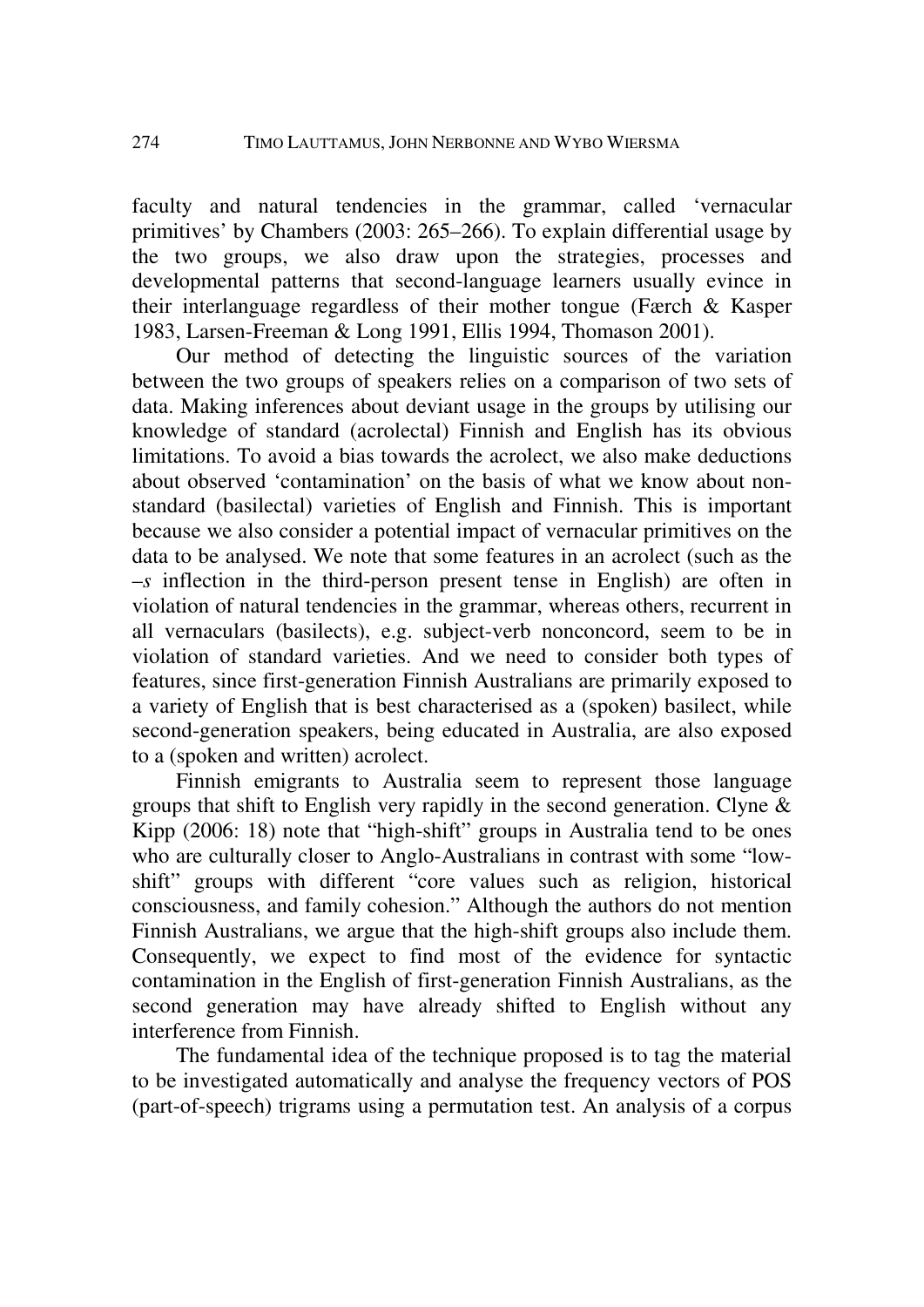containing the English of Finnish emigrants to Australia is promising in that the procedure described in detail in section 4 works well in distinguishing two different groups of speakers and also in highlighting syntactic deviations between the two groups. Using frequency profiles of trigrams of POS categories as indicators of syntactic distance between the groups, we can also interpret potential effects of language contact and/or language ('vernacular') universals more economically and efficiently in  $SLA.<sup>2</sup>$ 

Most of the cross-linguistic research into SLA (see, e.g. Odlin 1989, 1990, 2006a, 2006b) has so far focused on examining typical secondlanguage learners' errors, such as absence of the copula, absence of prepositions, different (deviant) uses of articles, loss of inflectional endings, and non-English word order, and on making inferences about them to explain potential substrate influence. Our aim, however, is also to detect a wider range of syntactic differences, including, e.g. the overuse of particular patterns and the eschewing of non-transparent or "difficult" constructions in one group of speakers as opposed to the other. In accordance with Nerbonne & Wiersma (2006), we therefore argue that by applying the procedure proposed in the following sections we are now in a better position than before to measure the "total impact of one language on another in the speech of bilinguals" and determine the aggregate effects of contact in the way that Weinreich (1953: 63) considered difficult to assay.

## **2. Finnish Australian English Corpus (FAEC)**

1

We apply the procedure described in section 4 to a corpus compiled in 1994 by Greg Watson of the University of Joensuu, Finland (Watson 1995, 1996). The informants were all Finnish emigrants to Australia, and they are collectively classified in this report according to two criteria: (1) the 'Adults' (group 'A,' adult immigrants), who were over the age of 18 upon arrival in Australia; (2) the 'Juveniles' (group 'J,' juvenile immigrant

<sup>&</sup>lt;sup>2</sup> Väyrynen (2005: 34-35, referring to a discussion in Hunnicutt & Carlberger 2001: 259) argues that the (word) trigram language model has been successful, because trigrams can, for example, simultaneously reflect the syntactic, semantic and pragmatic levels of language use. Although n-gram language models cannot account for syntactic long-distance dependencies, they can capture local word occurrence constraints efficiently (cf. Brill & Mooney 1997: 19, Sanders 2007: 1).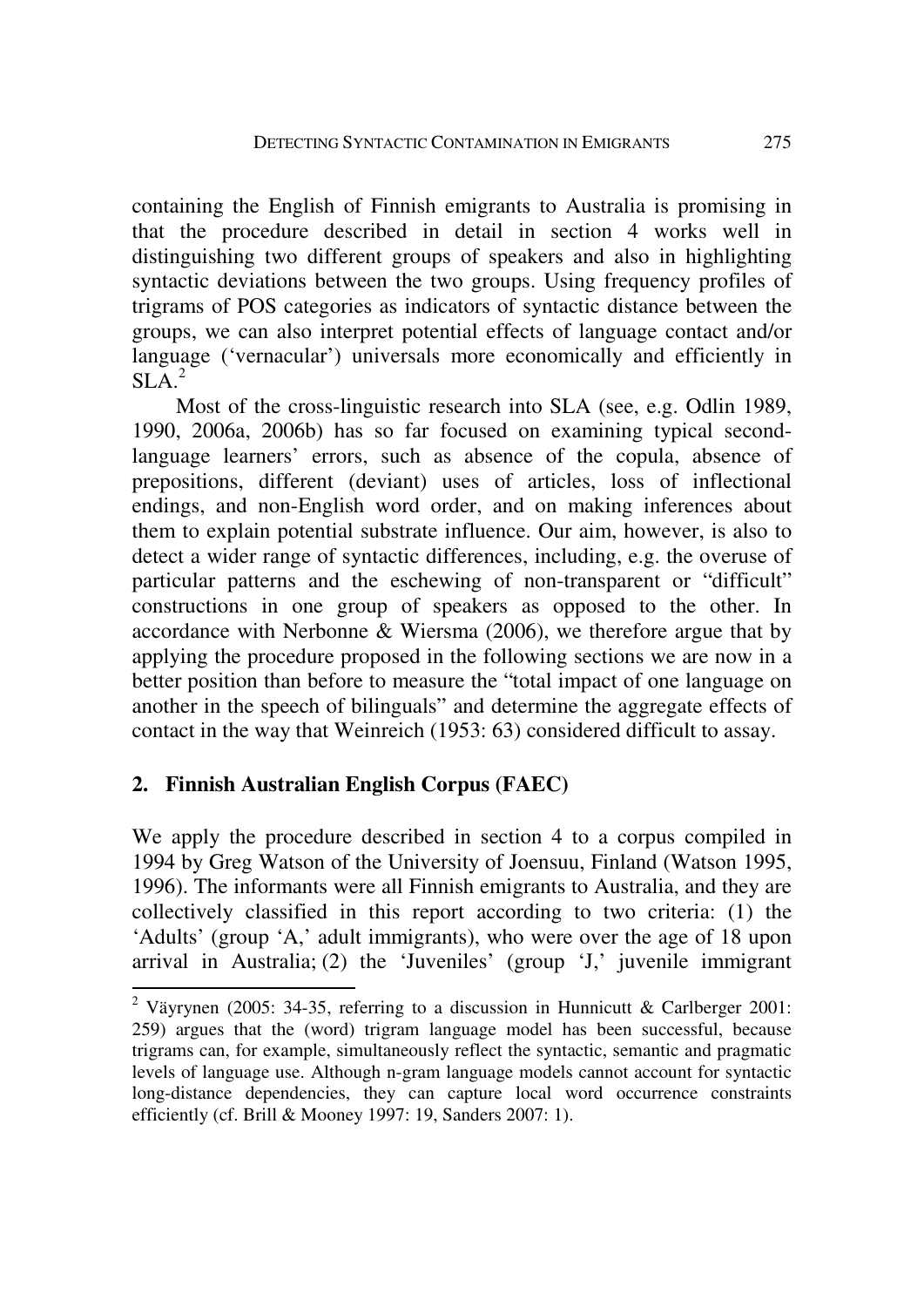children of these adults), who were born in Finland and were all under the age of 17 at the time of emigration. $3$ 

The corpus studied for this report consists of 62 adult interviews and 28 immigrant child interviews, each lasting approximately 65 to 70 minutes. The average age of the Adults was 30 at the time of arrival, and 58.5 at the time of the interview, as opposed to the Juveniles, who were, on average, 6 at the time of arrival and 36 at the time of the interview. We will refer to those who emigrated as children as Juveniles and the interviews with them as Juvenile interviews even though their average age was 36 at the time of the interview. The genders are almost equally represented in the two groups. The interviews were transcribed in regular orthography by trained language students and later checked by the compiler of the corpus. We used only those sections of the interviews which consist of relatively free conversation, i.e. a total of 305,000 word tokens. We distinguish between adult immigrants and immigrant children based on Lenneberg's (1967) critical age hypothesis, which suggests a possible biological explanation for successful L2 acquisition between age two and puberty.<sup>4</sup>

Neither group of speakers was formally tested for their proficiency of English. By observing the data, however, we can confidently say that the average level of the Adults' English is considerably lower than that of the Juveniles', who had received their school education in Australia, as opposed to the Adults, who were educated in Finland.

1

 $3$  We would still like to find an opportunity to examine a comparison between nonimmigrant English and extremely fluent immigrant English. We have no comparable data yet which would allow us to compare the Juveniles' language to that of native Australians. An investigation of a third group of Finnish Australians born in Australia must be postponed until we have all their informal interviews transcribed, digitised, and analysed.

<sup>&</sup>lt;sup>4</sup> We are aware of the debate between the proponents of the 'critical,' or 'sensitive' period hypothesis (cf. e.g. Long 2005; Singleton & Ryan 2004) and those who favour not only biological, but also other, more general factors (such as socio-psychological and experiential variables) which may hinder the acquisition of native-like proficiency in L2 (cf. Moyer 2004).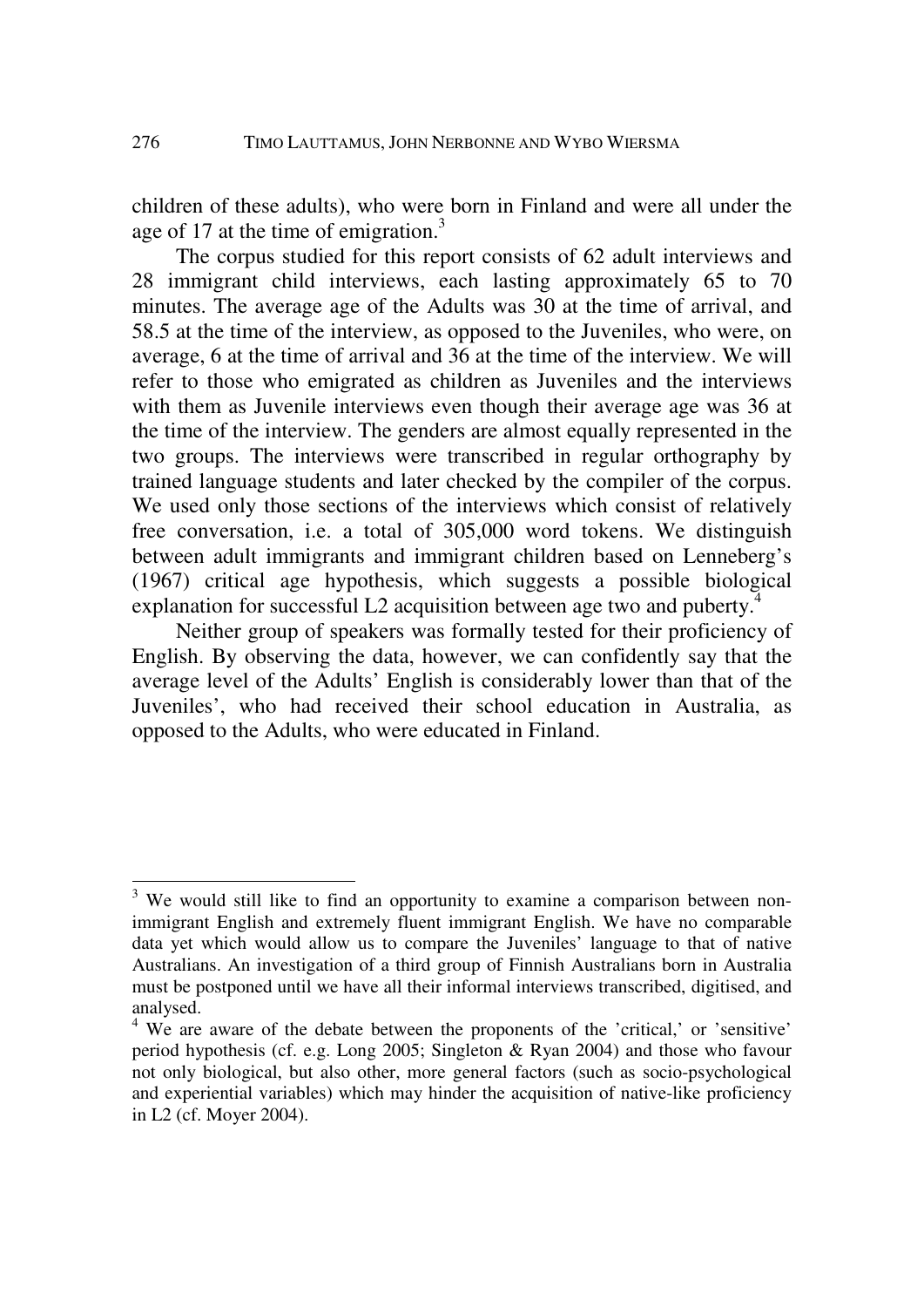#### **3. Defining the language contact situation of Finnish Australians**

The following description of the language contact situation of Finnish Australians is, by and large, based on a similar account of a number of immigrant groups of European origin in the United States (cf. Lauttamus & Hirvonen 1995), and supported by the biographical interview data elicited from our informants in Australia.

The immigrant generation (and particularly the Adults) will typically go on speaking Finnish at home as long as they live, and carry on most of their social life in that language. They struggle to learn English, with varying success. Even the best learners usually retain a distinct foreign accent and some other foreign features in their English. But we can say that they are *marginally bilingual*, as most of them can communicate successfully in English in some situations at least, although their immigrant language is clearly dominant.

The immigrant parents will also speak their native language to their children (the Juveniles), so this generation usually learns the ethnic tongue as their first language. The oldest child may not learn any English until he or she goes to school. The younger children often start learning English earlier, from their older siblings and friends. At any rate, during their *teen years* the second-generation children become more or less *fluent* bilinguals. Their bilingualism is usually English-dominant: they prefer to speak English to each other, and it is sometimes difficult to detect any foreign features at all in their English. As they grow older and move out of the Finnish communities, their immigrant language starts to deteriorate from lack of regular reinforcement.

In the second generation it is still common to marry within the ethnic group. But even if the spouses share an ethnic heritage, they are usually not comfortable enough in the ethnic language to use it for everyday communication with each other. Therefore they will not speak it to their children, either. For an ethnic language to stay alive as a viable means of communication for a longer time than two generations would require a continuous influx of new immigrants but, as Watson (1995: 229) points out, "since the late 1970's onwards immigration to Australia has been quite restricted, to all nationalities." Clyne & Kipp (2006: 18) also note that the language groups "with a very low shift to English" are those that have recently arrived from Southeast and East Asia and Africa, whereas the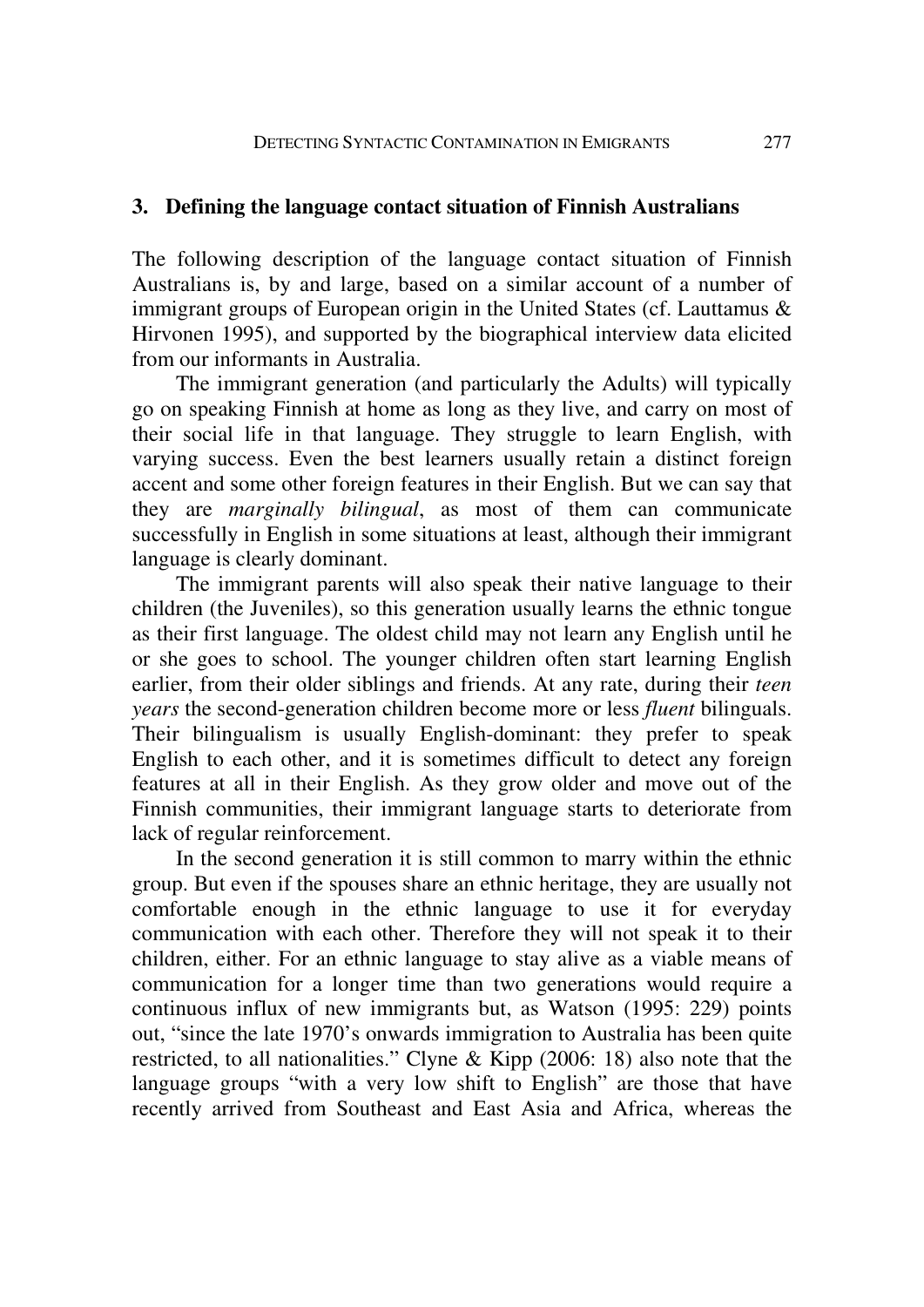high-shift groups tend to be ones "for whom there is not a big cultural distance from Anglo-Australians." Although there is no mention of Finnish Australians in Clyne & Kipp, we argue that they belong to the high-shift group.

The Finnish language in Australia is shaped by two factors, (1) isolation from the development of the Finnish language (an agglutinative one) in Finland, and (2) the powerful influence of English (an analytic language), language of the dominant culture. The former factor causes retention in Australian Finnish of some forms that have fallen out of use in Finland, and also considerable uncertainty among Finnish Australians as to what is "correct." The latter factor causes innovation in the form of lexical borrowing and of loan translations (cf. Kovács 2001b), but also, especially in the second generation of speakers, phonological, morphological and syntactic changes. Some give up speaking their ethnic language altogether.

From the *typological* point of view, the following generalisations can be made on the basis of the description above. Clearly, the basic pattern is one of *maintenance* of the ethnic language by the Finnish immigrant generation (Adults) and the subsequent *shift* from Finnish to English by the second generation (Juveniles). The first generation was characterised as "marginally bilingual." In contrast with the fluent bilinguals of the second generation, they can also be regarded as *non-fluent* bilinguals, or as L2 learners with some degree of L1 (Finnish) interference. The characterisation of the language contact described above implies that Finnish is *linguistically dominant* over English for the first generation (Adults), whereas English is *socially dominant* over Finnish.

Table 1 summarises the predictions that can be made about the linguistic levels affected by the two transfer types, *maintenance* and *shift*, in the transfer situations of the Adults.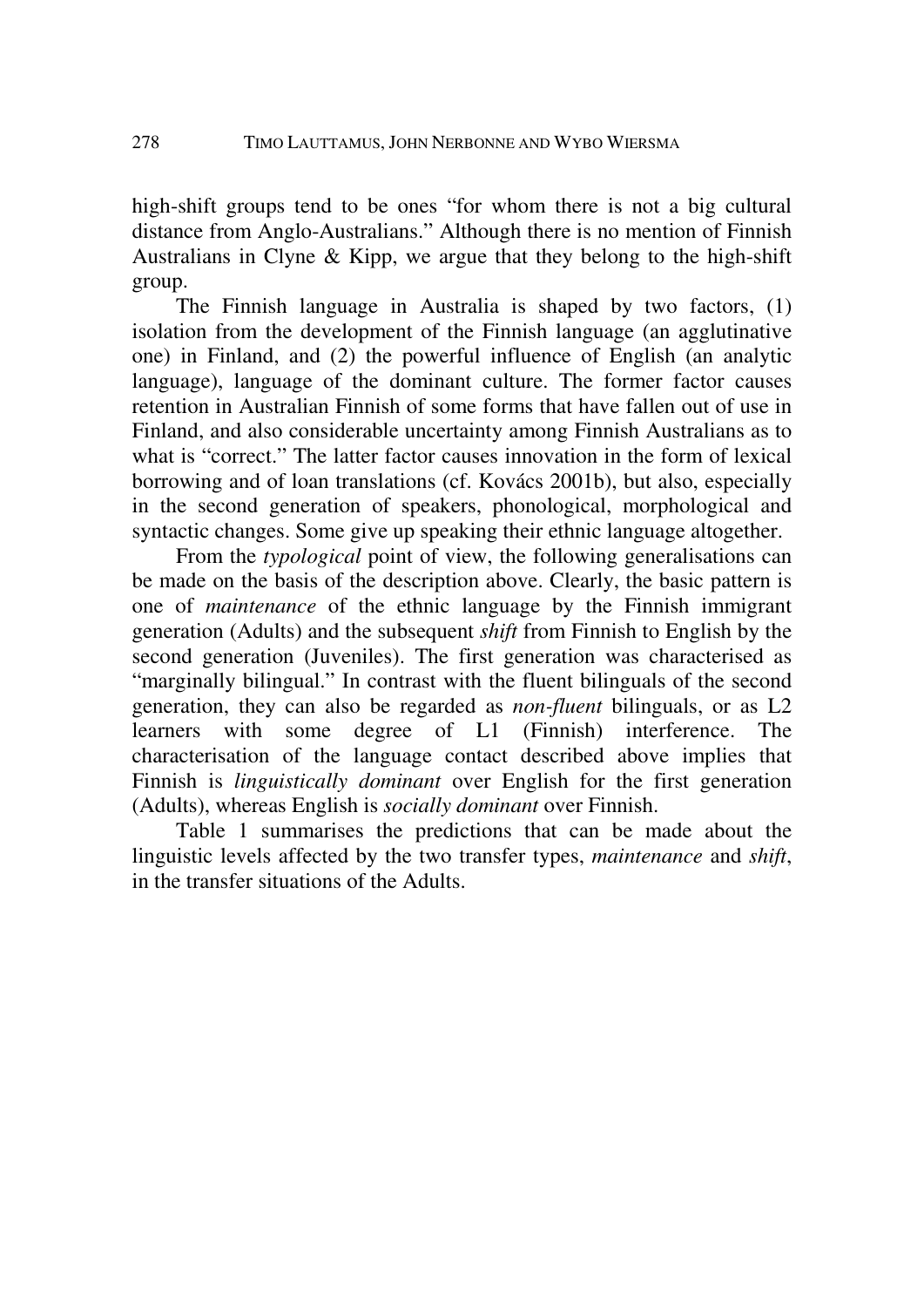|              | Interference in Finnish                   | Interference in English                   |
|--------------|-------------------------------------------|-------------------------------------------|
|              | English $(L2) \rightarrow$ Finnish $(L1)$ | Finnish $(L1) \rightarrow$ English $(L2)$ |
|              | $sl \rightarrow RL$                       | $SL \rightarrow rl$                       |
|              | <b>MAINTENANCE</b>                        | <b>SHIFT</b>                              |
| Lexicon      | strong                                    | weak                                      |
| Phonology    | weak                                      | strong                                    |
| Morphosyntax | weak                                      | moderate/unclear                          |

**Table 1***.* The two transfer situations and the linguistic levels predicted to be affected by interference in the (Australian) Finnish-(Australian) English language contact among the Adults (cf. Lauttamus & Hirvonen 1995: 59; Thomason & Kaufman 1988, Van Coetsem 1988, 1995)*.* 'sl'/'SL' is source language, and 'rl'/'RL' recipient language. The linguistically dominant language of the speech community is typed in upper case. The attributes 'strong,' 'moderate' and 'weak' refer to the degree of the predicted interference.

One of the two transfer situations (maintenance) can therefore be specified as  $s \rightarrow R$ . In this situation, which is typical of the Adults, English is the source language (*sl*) and Finnish the recipient language (*rl*). Characteristic of this transfer situation is *lexical borrowing,* whereby loan words are phonologically and morphologically adapted to the patterns of the *rl*. The levels of phonology, morphology and syntax ('morphosyntax') of Australian Finnish spoken by the immigrant generation seem to be in general resistant to interference from Australian English. As Kovács (2001a: 98) points out, borrowed words in Australian Finnish show "complete phonological (as well as morphological and syntactic) integration into the Finnish language system." The crucial feature is that first-generation Finnish Australians still maintain their own native language, Finnish. Since the focus of the present paper is on language shift, we will not examine the maintenance situation any further.

In the second of the two transfer situations of the first-generation Finnish Australians (shift), particularly that of the Adults, the interference from their native Finnish in their acquired English does not begin with vocabulary but with sounds (phonology) and morphosyntax. This pattern of interference,  $SL \rightarrow rl$ , is characteristic of language shift. Evidence from the English spoken by first-generation Finnish Americans demonstrates that the phonological and morphosyntactic patterns often deviate from standard (American) English in the manner typical of 'learner language' or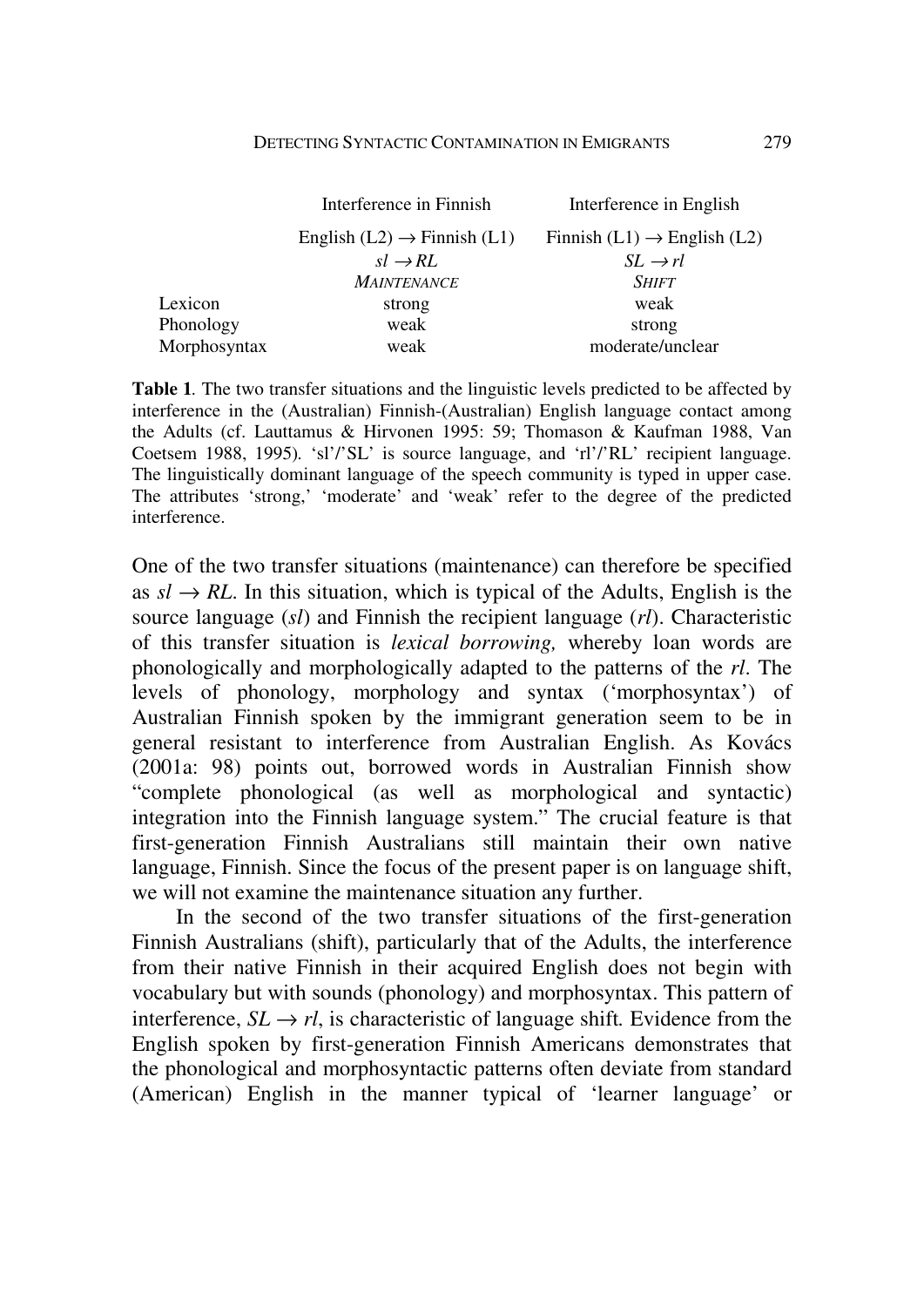*interlanguage* (cf. Pietilä 1989: 152–189; Hirvonen 1988). A similar linguistic behaviour is expected particularly of the Adult speakers of Finnish Australian English.

The column 'shift' represents the levels affected by interference from Finnish in English. The English spoken by first-generation Finnish Australians is primarily affected in its phonology, to a lesser extent in its morphosyntax, while lexical interference is only weak. It is also expected that the Adults show more contact-induced effects in their speech than the Juveniles, since the former only temporarily shift to English, as in the case of an interview, whereas the latter have already shifted to English as their language of everyday communication.

The fact that lexical interference from Finnish in English is weak could be explained as follows. The restricted variety of English spoken by the Adults is almost invariably used for out-group communication only. Given that (Australian) English is socially (but not linguistically) dominant over Finnish, massive lexical interference from Finnish would be detrimental to successful communication with monolingual English speakers. The expected direction of lexical interference is thus from *the socially dominant language into the socially subordinate one.* As shiftinduced interference is mainly phonological and morphosyntactic, we will not examine lexical interference any further.

As Lauttamus & Hirvonen (1995) argue, from a synchronic point of view the transfer situation  $SL \rightarrow r l$  described above, along with other comparable interlanguage situations, contains features of *shift with interference*. A distinction must, however, be made between the synchronic description of the transfer situation and the actual *outcome* of the shift. As evidenced by Lauttamus & Hirvonen's (1995) description, it can be expected that not only the second-generation Finnish Australians born in Australia but also the Juveniles, having received their school education in Australia, generally shift from the ethnic language to Australian English during their teen years. This enables them to become fluent bilinguals and achieve a virtually native-like competence in English. Accordingly, the column 'shift' in Table 1 only predicts which level of language is affected by substratum transfer from Finnish in the *process* of language shift among the Adults. With the two groups of speakers available, we have no evidence in our data of the exact time when the shift was completed among the Juveniles.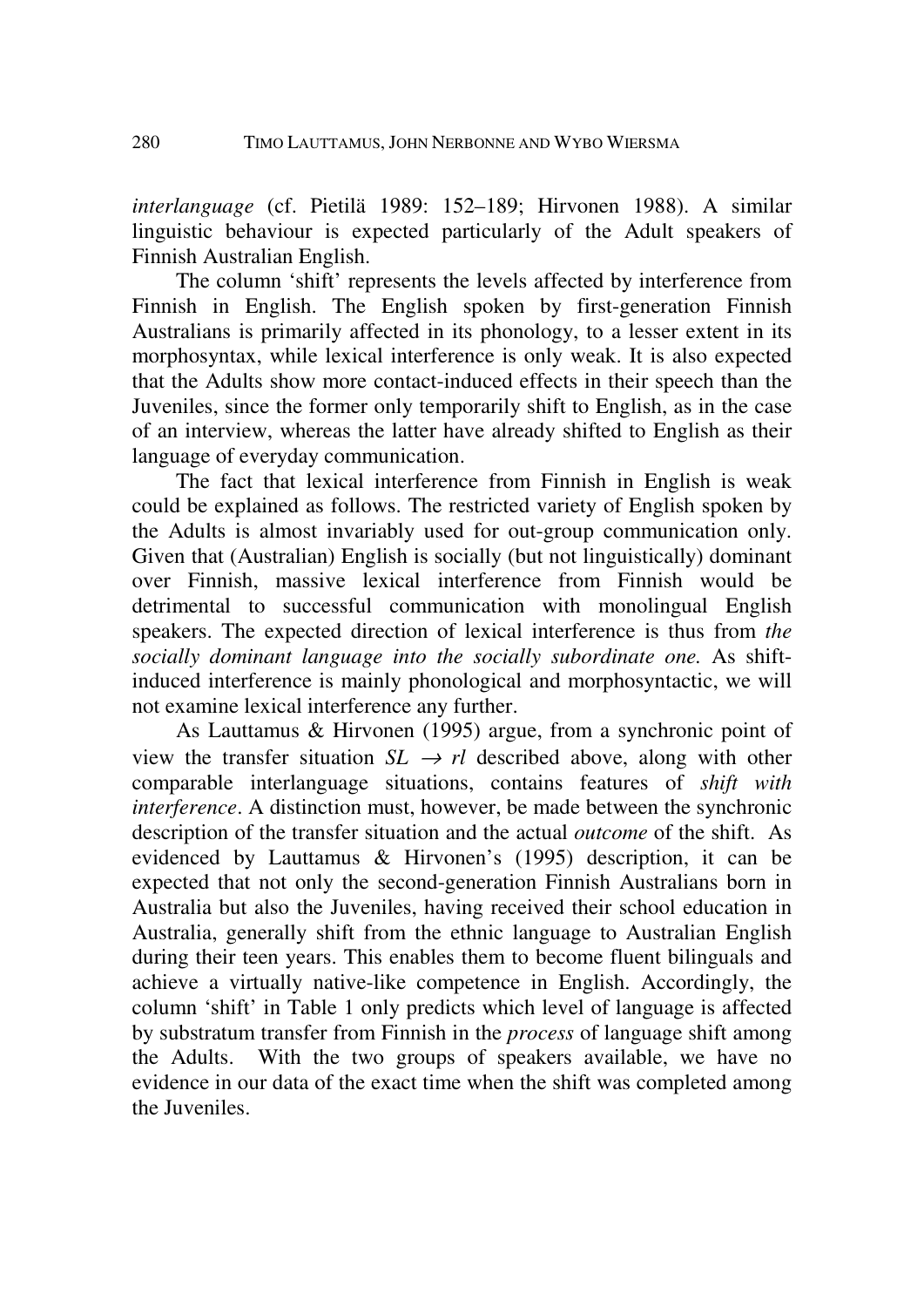Given the fact that there is no evidence yet of any extensive Finnish substratum transfer in the English of the Juvenile speakers, we are led to the conclusion that second-generation Finnish Australians represent a typical case of *shift without interference*<sup>5</sup> similar to that of "urban immigrant groups of European origin in the United States" (Thomason & Kaufman 1988: 120), who maintain their own ethnic languages for the first generation, while their children (and grandchildren) shift to the English of the community as a whole with hardly any interference from the original languages. The issue of shift without interference for those secondgeneration speakers who were born in Australia remains unresolved until the interview material is transcribed, digitised and analysed. It has been argued, however, that immigrant languages in the US last for a maximum of two generations (cf. Karttunen 1977, Veltman 1983, Smits 1996, Klintborg 1999). One aim of the present project is to investigate whether this pattern is evident in our Australian data (cf. Clyne and Kipp 2006). More generally, it appears that even members of the first generation of immigrants demonstrate a variety of achievements, including native-like ability, and that members of the second generation speak natively (Piller 2002), and that language attrition does not wait till the third generation but begins with the first generation (cf. Waas 1996, Schmid 2002, 2004, Cook 2003, Jarvis 2003). Clyne (2003: 48), for one, also suggests that a person's higher education level may cause language shift if it results in more contact with the cultural life of the dominant group, and this is the expected pattern of behaviour of the Juveniles.

#### **4. Detecting aggregate syntactic distance**

<u>.</u>

We measure the difference in the syntaxes of the two groups, the Adult and the Juvenile immigrants to Australia, on the basis of the corpus described in section 2. We use those parts of the interviews spoken by the immigrants, and we divide this into the parts spoken by those who immigrated as juveniles and those who immigrated as adults.

<sup>&</sup>lt;sup>5</sup> We use the terms *interference* and *transfer* as if they were freely interchangeable. Clyne (2003: 76) suggests a distinction between *transference* ('process') and *transfer* ('product').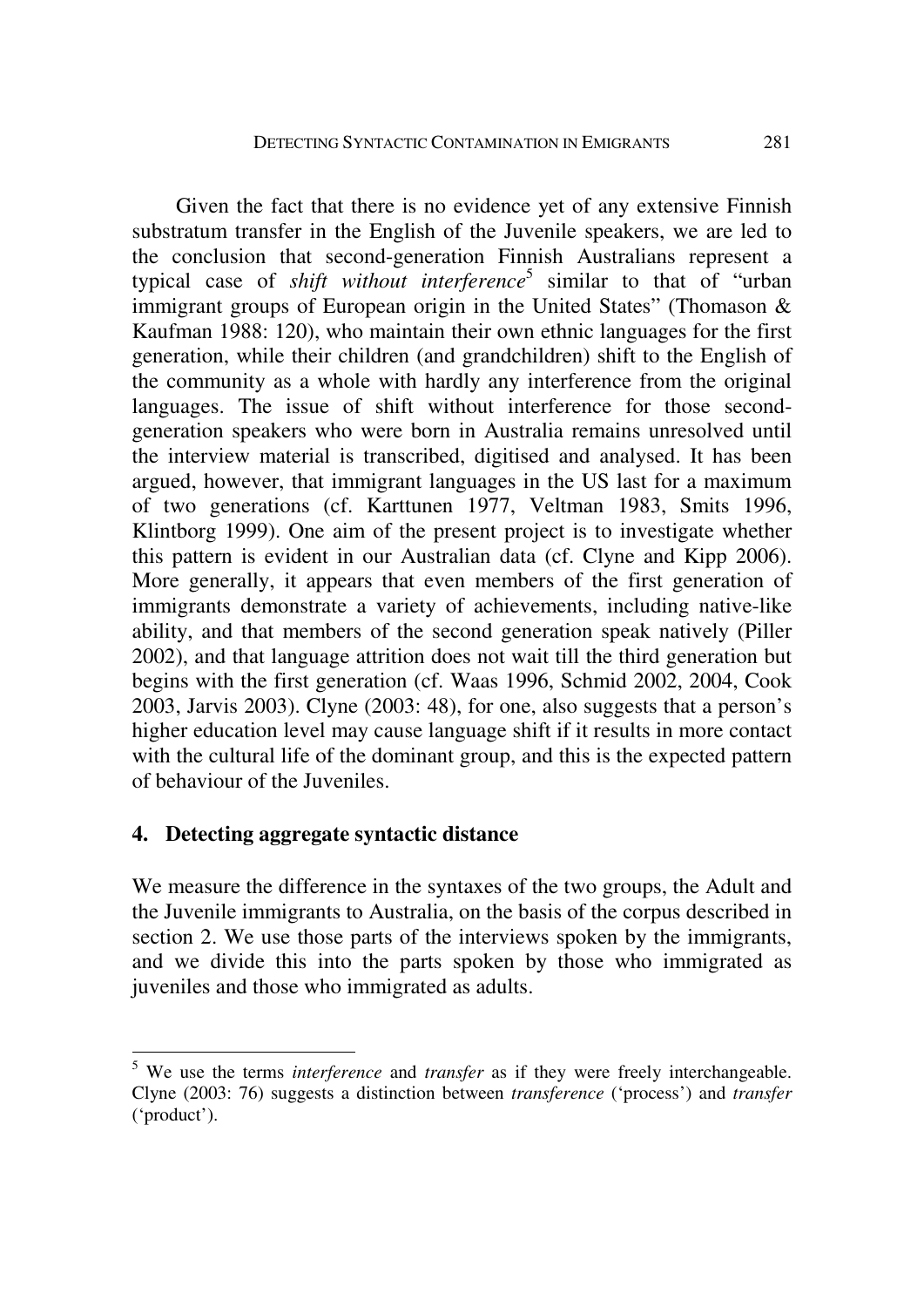We apply the computational and statistical techniques described by Nerbonne & Wiersma (2006), which we summarise here for ease of reference. Readers interested in technical detail are urged to consult the study directly.

## **4.1 Assigning syntactic categories**

1

Although automatic parsing is already producing fair results for the edited prose of newspapers, it is not a promising avenue for parsing the conversational transcripts of second language learners. Both the conversation style of the transcripts and the frequent errors of learners would be obstacles. We can, however, assign minimal syntactic categories (part-of-speech, or POS, information) to the words, using a so-called "tagger." For this we used the TnT tagger (Brants 2000), which is freely available.<sup>6</sup>

We tagged the corpora using the tagset of the TOSCA-ICE, which consists of 270 POS tags (Garside et al*.* 1997), of which 75 were never instantiated in our material. Since we aim to contribute to the study of language contact and second-language learning, we chose a linguistically sensitive set, that is, a large set designed by linguists, not computer scientists. In a sample of 1,000 words we found that the tagger was correct for 81.2% of 1-grams,  $67.5\%$  of the 2-grams, and  $56.1\%$  of the 3-grams. The accuracy is poor compared to newspaper texts, but we are dealing with conversation, including the conversation of non-natives.

In order to allow sensitivity to context, we collected the POS tags into trigrams, i.e. sequences of POS tags as they occur in corpora. For a sentence such as (1) *the cat sat on the mat*, the tagger assigns the following POS labels:

(1) *the cat sat on the mat .* ART(def) N(com, sing) V(intr, past) PREP(ge) ART(def) N(com, sing) PUNC

 $6$  Sanders (2007: 1), who compares the present approach to an approach in which the sentences of a hand-corrected corpus are represented as parse trees rather than a vector of POS tags, argues that "the trigram approximation works well, but it does not necessarily capture all the information of syntactic structure such as long-distance movement."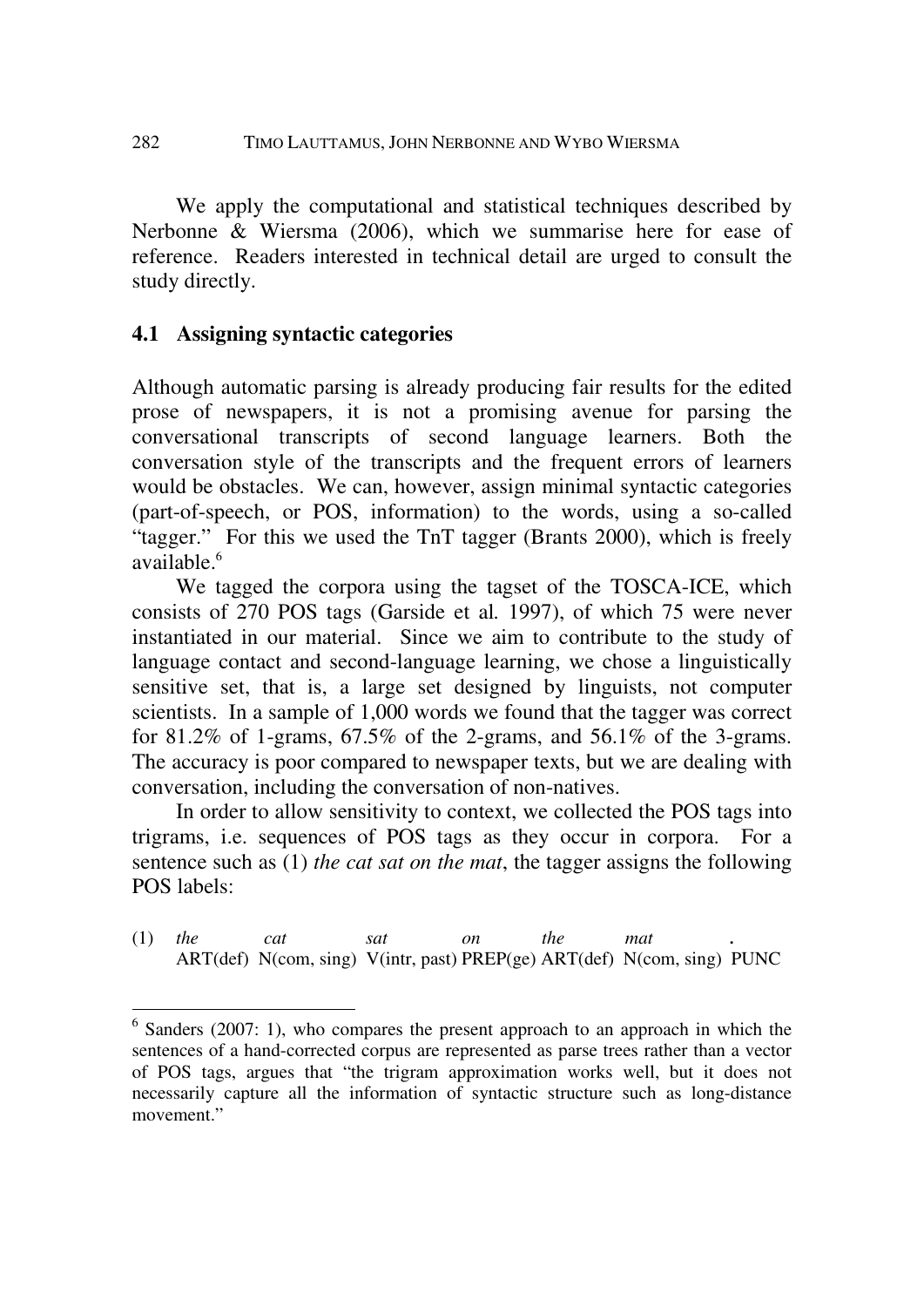And for a sentence such as (2) *we'll have a roast leg of lamb for breakfast…*(extracted from our data), the tagger assigns the following POS labels:

(2) *we 'll have a roast*  PRON(pers, plu) AUX(modal, pres, encl) V(montr, infin) ART(indef) N(com, sing)

*leg of lamb tomorrow (…)*  N(com, sing) PREP(ge) N(com, sing) ADV(ge)

These are then collected into the trigrams as follows: (a) ART(def)-N(com,  $\sin g$ )-V(intr, past), ..., ART(def)-N(com,  $\sin g$ )-PUNC(per), and (b) PRON(pers, plu)-AUX(modal, pres, encl)-V(montr, infin),…, ART(indef)-  $N$ (com, sing)-  $N$ (com, sing),..., PREP(ge)-  $N$ (com, sing)- $ADV$ (ge)...

We use POS trigrams as indications of syntactic structure, proceeding from the consensus in syntactic theory that a great deal of hierarchical structure is predictable given the knowledge of lexical categories, in particular given the lexical 'head.' Sells (1987, sec. 2.2, 5.3, 4.1) shows how this assumption was common to theories in the 1980s (Government and Binding theory, Generalized Phrase Structure Grammar, and Lexical Function Grammar), and the situation has changed little in the successor theories (Minimalism and Head-Driven Phrase Structure Grammar). Even though the consensus of twenty years ago has been relaxed in recognition of the autonomy of "constructions" (Fillmore & Kay 1999), it is still the case that syntactic heads have a privileged status in determining a "projection" of syntactic structure.

We then collect all the POS trigrams found in the corpora (13,784 different POS trigrams in the case of the Finnish Australian data), and count how frequently each occurs in both of the corpora. We then compare this 2 X 13,784 element table, investigating whether the distribution in the two rows is of a sort one might expect by chance, and, in case it is not, calculating which frequent POS trigrams are responsible for the skewed distribution. Nerbonne & Wiersma (2006) describe the use of permutation tests for this purpose, but we suppress the detailed explanation of permutation tests here. We do like to emphasise that sheer corpus size should not lead to inflated estimates of statistical significance (Agresti 1996), which we see as a virtue in our approach.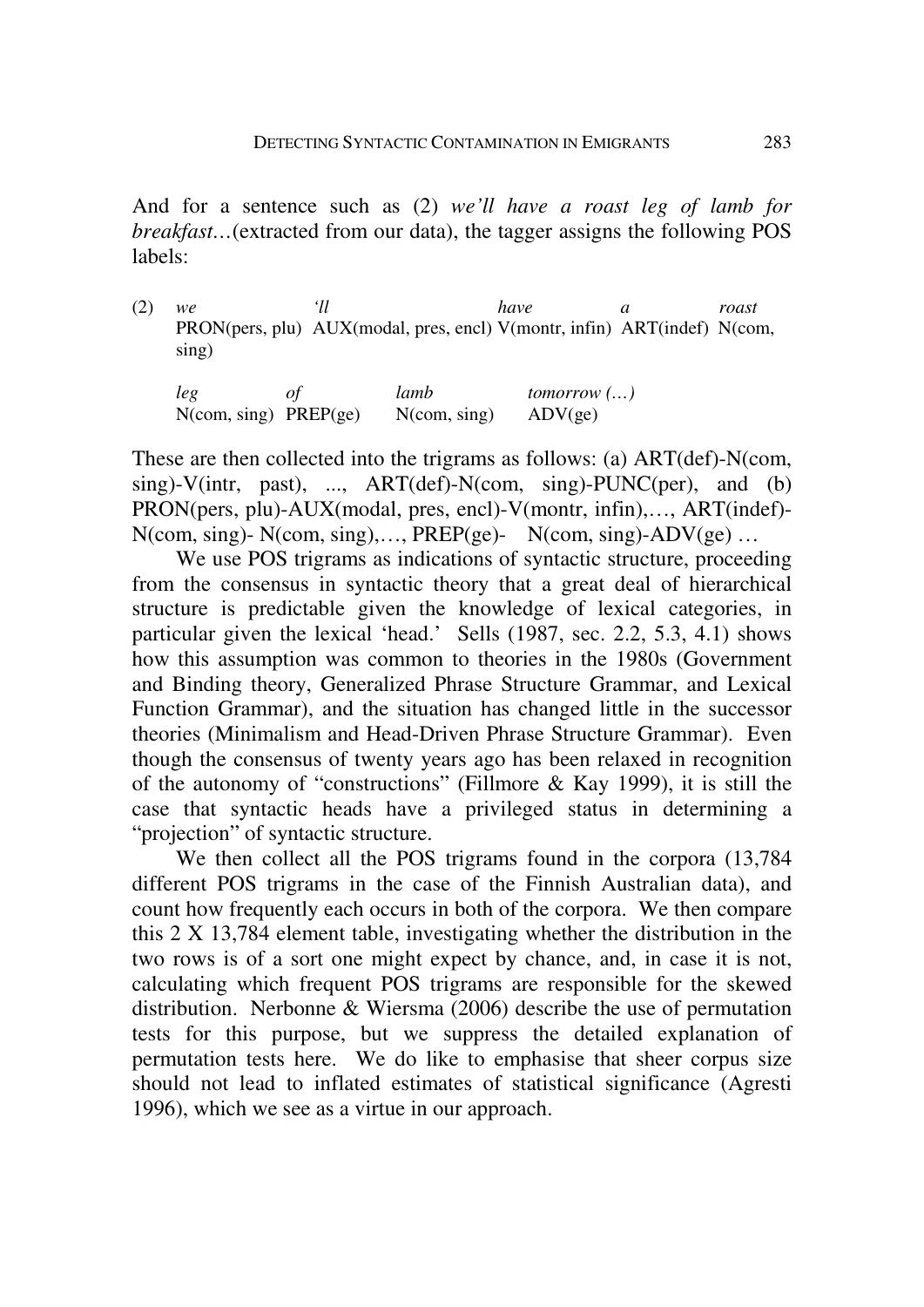284 TIMO LAUTTAMUS, JOHN NERBONNE AND WYBO WIERSMA

Once we have ascertained whether two corpora differ in their syntax, we naturally also wish to understand what is responsible for the differences. For this purpose we have developed software to identify which POS-trigrams contribute most heavily to the difference measured by the permutation test. We then examine the 200 statistically significant POS-trigrams that have the most unequal division across the groups (i.e. not based on their absolute frequency, but on the relative size of the difference in their frequency between the two groups). These are the trigrams with the biggest  $R<sup>2</sup>$  value, and they therefore represent the most typical ones for each group. We turn to an examination of the Finnish-Australian data below.

### **4.2 Discussion**

By analysing differences in the frequencies of POS trigrams, we importantly identify not only deviant syntactic uses ("errors"), but also the overuse and underuse of linguistic structures, whose importance is emphasized by researchers on second-language acquisition (Coseriu 1970; de Bot et al. 2005: A3, B3). According to these experts it is misleading to consider only errors, as second language learners likewise tend to overuse certain possibilities and tend to avoid (and therefore underuse) others. For example, de Bot et al. (2005) suggest that non-transparent constructions are systematically avoided even by very good second-language learners. In a similar vein, Thomason (2001: 148) argues that learners often ignore or fail to learn certain target language distinctions that are opaque to them at early to middle stages of their learning process. It is this kind of SLA behaviour that we expect particularly of the Adults.

Some previous work, such as Poplack & Sankoff (1984), introduced techniques for studying lexical borrowing and its phonological effects, and Poplack et al*.* (1988) went on to exploit these advances in order to investigate the social conditions in which contact effects flourish best. We follow Aarts & Granger (1998) most closely, who suggest focusing on tag sequences in learner corpora, just as we do. We add to their suggestion a means of measuring the aggregate difference between two varieties, and show how we can test whether that difference is statistically significant.

Our work assumes, *not* that syntax consists solely of part-of-speech sequences, but only that differences in part of speech sequences are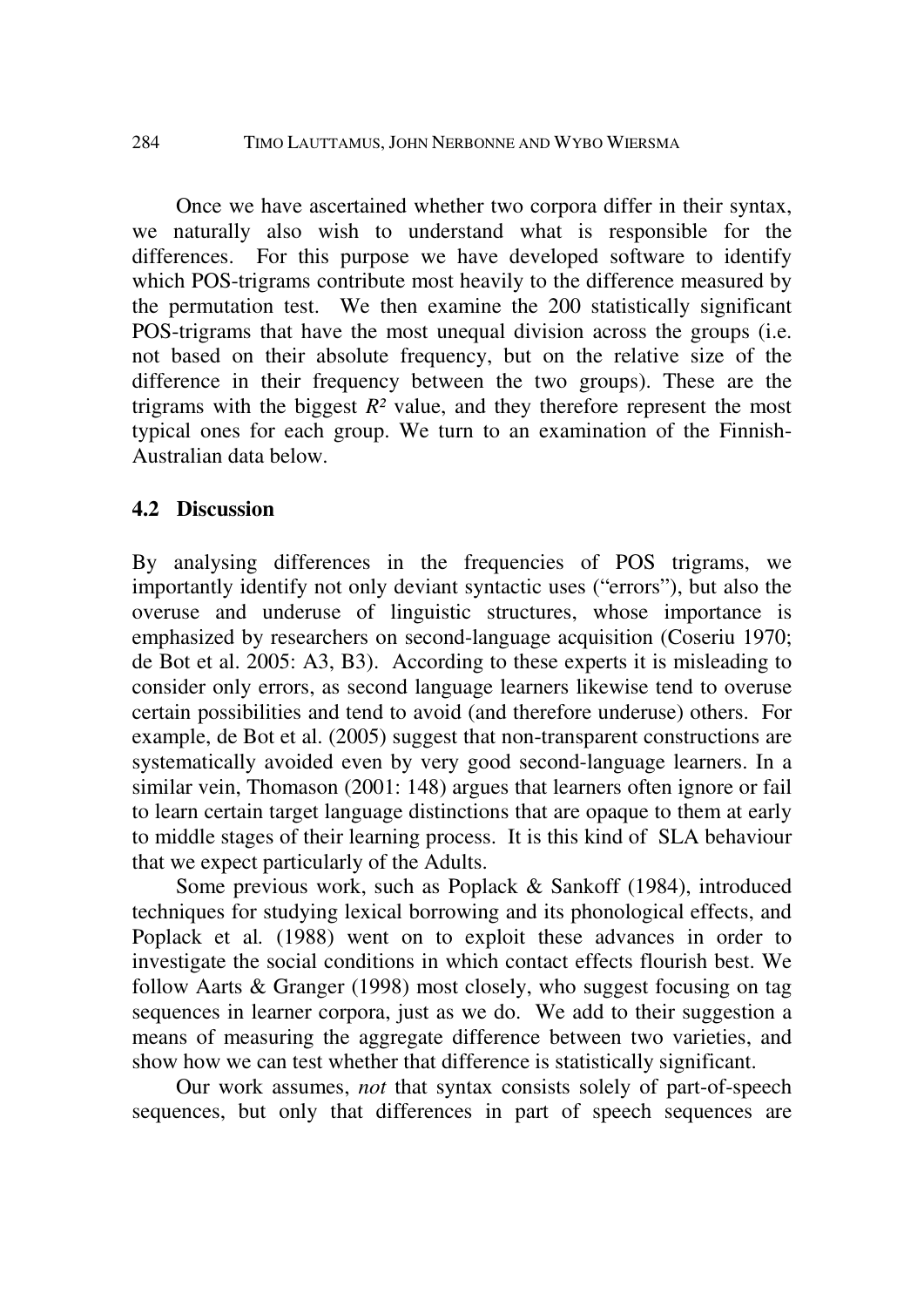indicative of syntactic differences in general. It is important to emphasize that we do not claim to have developed a measure sensitive to all conceivable syntactic differences, only a measure that correlates with syntactic differences as a whole.

Uriel Weinreich (1953: 63) noted the difficulty of aggregating over language contact effects:

No easy way of measuring or characterizing the total impact of one language on another in the speech of bilinguals has been, or probably can be devised. The only possible procedure is to describe the various forms of interference and to tabulate their frequency.

Our proposed technique for measuring the aggregate degree of syntactic difference between two varieties attempts to measure the "total impact" in Weinreich's sense, albeit with respect to a single linguistic level, syntax.

If this measure could be validated and calibrated, it would be important not only in the study of language contact but also in the study of second-language acquisition. A numerical measure of syntactic difference might enable these fields to look afresh at issues such as the time course of second-language acquisition, the relative importance of factors influencing the degree of difference such as the mother tongue of the speakers, other languages they know, the length and time of their experience in the second language, the role of formal instruction, etc. It would make the data of such studies amenable to the more powerful statistical analysis reserved for numerical data.

## **5. Syntactic analysis of the two varieties of Finnish Australian English**

The evidence from our syntactic analysis using the POS tagger (tag trigrams) and a permutation test described in detail above shows that there are statistically significant differences between the Adults and the Juveniles. Our report focuses first on the aggregate effects of syntactic distance between the two groups of speakers and then we move on to discussing the data on what we call 'syntactic contamination' in the English of the Adults.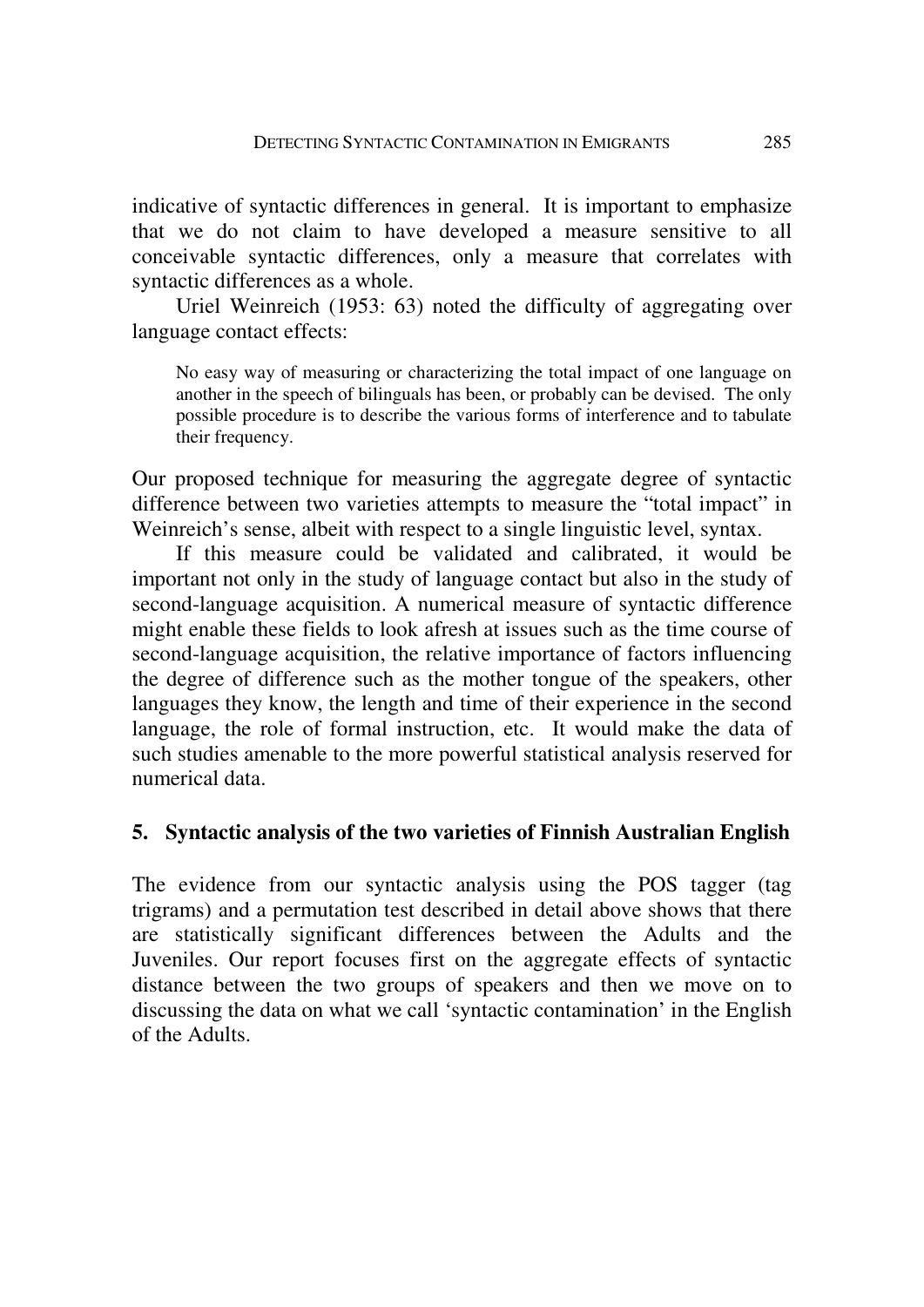## **5.1 Aggregate syntactic differences between Adults (A) and Juveniles (J)**

Some of the statistically significant syntactic differences found in the data that demonstrate aggregate effects of syntactic distance can be described in general terms as follows:

- 1. *Overuse* of **hesitation phenomena** by A as opposed to J (pauses, filled pauses, repeats, false starts etc.), arising from difficulties in speech processing in general and lexical access in particular.
- 2. *Overuse* of **parataxis** (particularly with *and* and *but*) by A as opposed to hypotaxis, not only at phrasal level but also at clausal level.
- 3. *Underuse* of **contracted forms** by A as opposed to J, who use, quite fluently and naturally, forms such as *I've been running, I'd like to go, I'll finish my degree, we're very market-oriented*, whereas the Adults, while using some highly frequent contractions such as *don't* and *can't,* (occasionally) *it's* and *I'm*, mostly use full forms such as *I have been, it has been.*
- 4. *Differential usage* of **discourse markers** such as *you know, you see, I mean* by A as opposed to J in the sense that the Adults mostly use *you know* (followed by hesitation phenomena) as a time-gaining device in order to access the next lexical item rather than as a genuine discourse marker. In contrast, the Juvenile speakers use a more varied repertoire of markers, which often function as appeals to the interviewer.
- 5. Avoidance of **complex verb clusters** by A as opposed J, who frequently use structures such as I would have had it, I still probably would have ended up getting married.
- 6. Avoidance of **prepositional and phrasal verbs** by A as opposed to J, who use verbs such as *I ran out of money, I just opted out for an operation.*
- 7. Underuse of the existential (expletive) *there* by A as opposed to J, who almost invariably use the default singular with the existential in examples such as *I /mean there's/ something there*, *you /know there's/ no ads*, *I /mean there's/ no major changes.* In contrast, the Adults either underuse the existential or omit the existential in subject position (cf. section 5.2.4). The use of the default singular with *there* can be considered an Englishspecific *angloversal* (cf. Szmrecsanyi & Kortmann 2006) rather than a vernacular universal that is common to spoken vernaculars in general.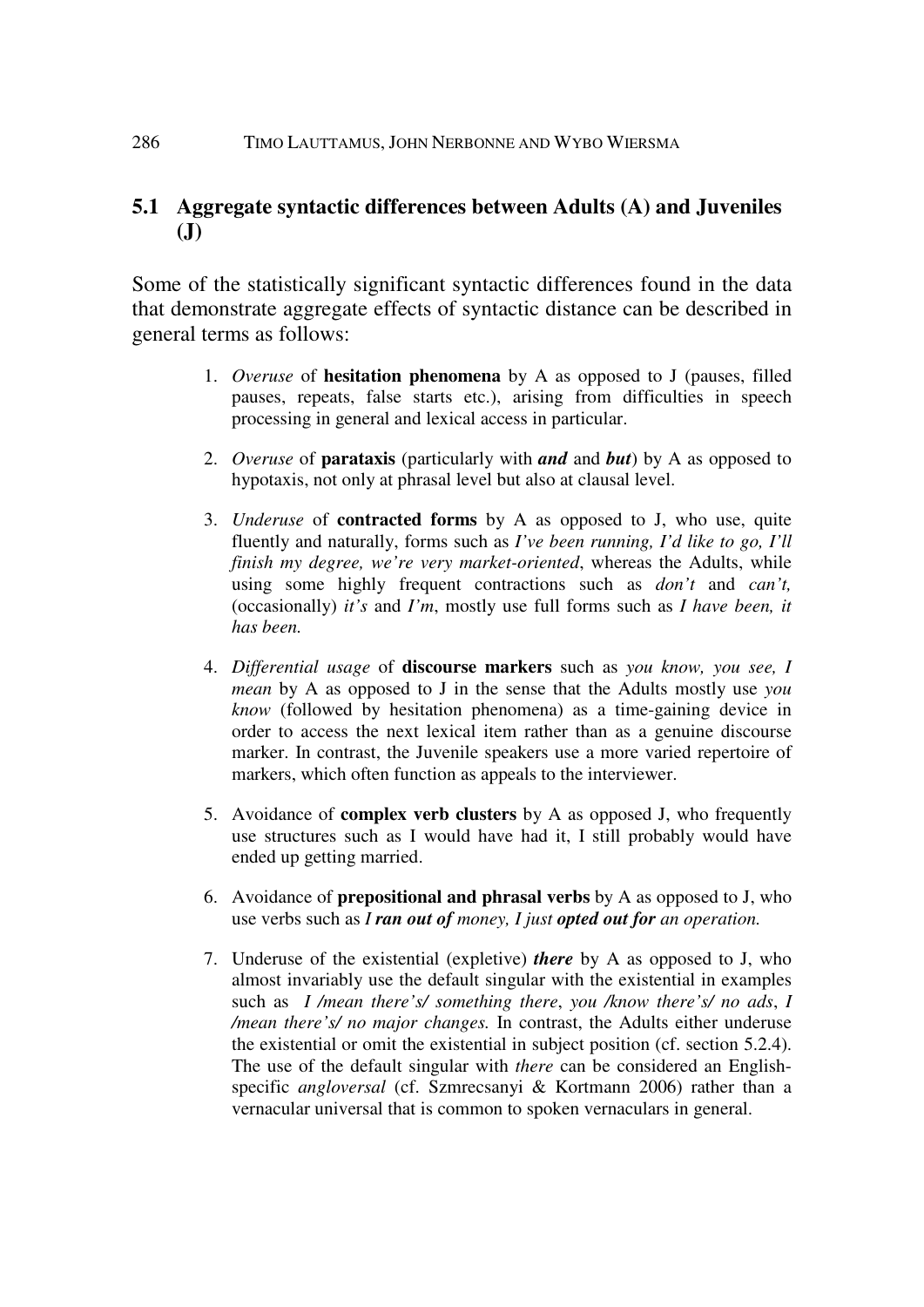It should be remembered that we only used the POS-trigrams that were found to be statistically significant in one group as opposed to the other group, and that the top 200 trigrams that we analysed were sorted by their weight with 20 random samples from each group. We also used those POStrigrams (which we call 'extreme') in which 90% of the occurrences were within the group that was investigated. The notion of *avoidance* does not therefore imply total absence of a feature in either group. Ellis (1994: 304– 306) argues that avoidance ('underrepresentation') and overuse ('overindulgence') can also result from transfer. Learners avoid using nontransparent L2 constructions because of the differences between their mother tongue and L2. The overuse of certain grammatical forms may also occur as "a consequence of the avoidance or underproduction of some 'difficult' structure" (Ellis 1994: 305). Accordingly, the overuse of parataxis in (2) by the Adults, for example, may partly result from their inability or unwillingness to produce subordinate constructions (hypotaxis).

Because our present analyses do not show whether or not the speakers involved are necessarily aware of what kind of target forms they are avoiding, we conclude that all the features above that demonstrate differential usage by the Adults are projections, not from direct contact between English and Finnish, but rather from the strategies and processes typically evinced by second-language acquirers regardless of their mother tongue. These include not only overuse, as in (1) and (2), underuse ('underrepresentation'), as in  $(3)$  and  $(4)$ , avoidance, as in  $(5)$  and  $(6)$ , but also over-generalization, simplification, and false hypotheses, which all may result in deviant usage. Our findings of the avoidance of complex verb clusters (5) and prepositional or phrasal verbs (6) in the Adults are in agreement with de Bot et al*.* (2005), who suggest that constructions which are not immediately transparent are systematically avoided by L2 learners.<sup>7</sup> Even though Finnish has no prepositional or phrasal verbs, and L1 influence may therefore exert itself, we argue that all these strategies and processes are best considered as second-language learners' "universals," and that Finnish Australians, the Adults in particular, also show them in their interlanguage.

1

<sup>&</sup>lt;sup>7</sup> Thomason (2001: 148) argues that "errors of omission—failure to learn certain TL features—are among the most common of shift-induced interference features."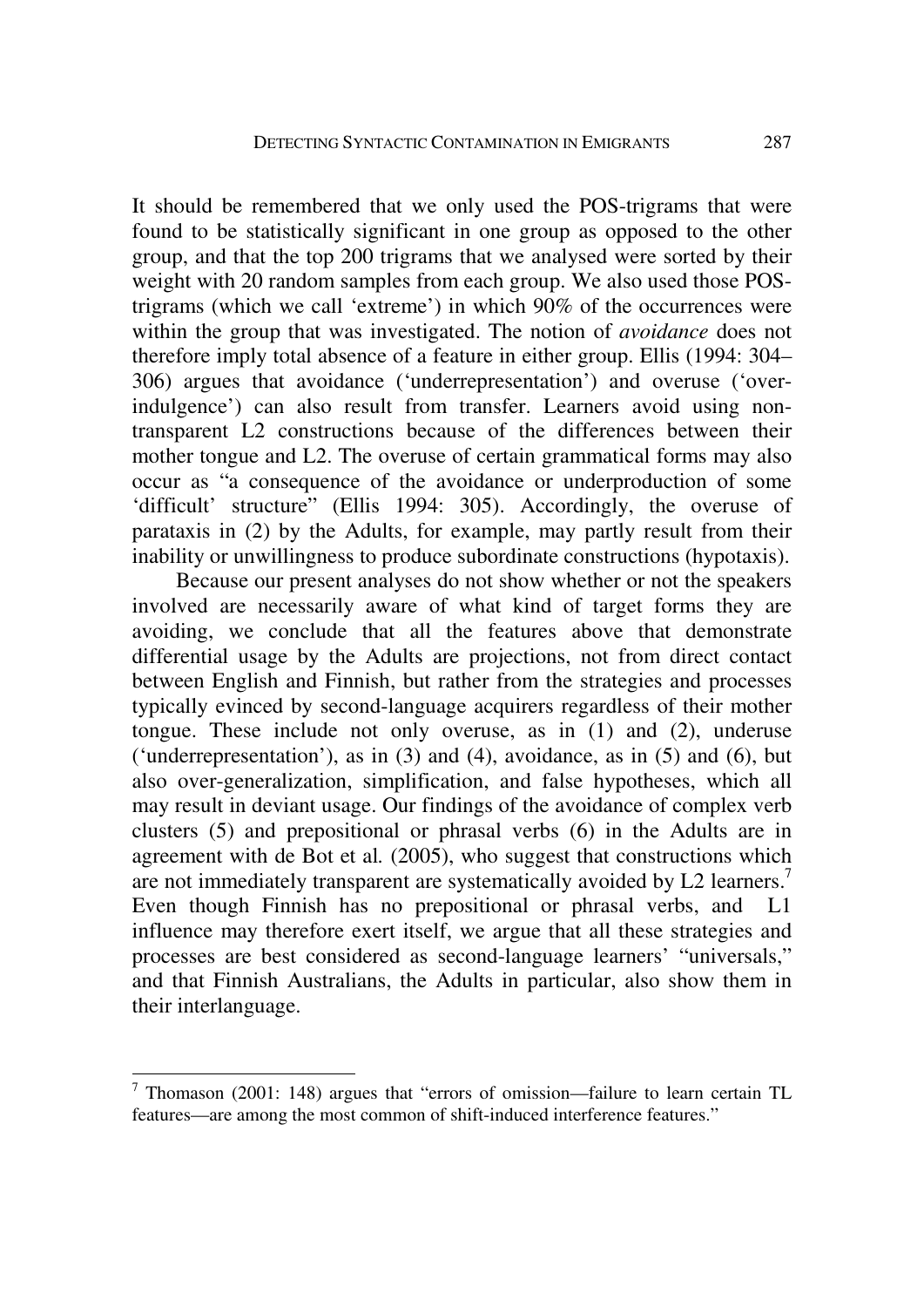On the basis of the analysis above, we contend that the statistical evidence obtained from our data indeed reflects syntactic distance between the two varieties of English and, consequently, aggregate effects of the difference in the two groups' English proficiency. We also argue that the juvenile shifters, having no demonstrable syntactic contamination in their speech, must have already shifted to English as their language of everyday communication. The evidence above indisputably shows a differential shift to English in the two groups of speakers, the Adults (still) showing features of 'learner' language, and therefore those of 'temporary' or 'partial' shift, whereas the Juveniles those of shift without interference, having English as their linguistically and socially dominant language.

#### **5.2 Syntactic contamination in the English of the Adults**

In the following sections, we will be looking for a potential answer to the question of whether the observed syntactic deviations from the norms of standard (acrolectal) English should be ascribed to contact effects from a Finnish substratum, to more universal, 'natural' tendencies in non-standard varieties in general, or to other factors. Potential roles of these factors will be assessed when we analyse the syntactic contamination in the English of the Adults in more detail in the sections below. We admit, however, that our discussion does not exhaust even the kinds of explanations that are customarily examined for apparent "contact" or "second-language learner" effects. For example, we do *not* examine hypotheses about Chomskyan universals and their applicability to second language learning or hypotheses about potential processing constraints in any detail.

Filppula et al*.* (2006), for example, suggest that so-called 'vernacular universals' (Chambers 2004) and contact-induced patterns form a *continuum*, having at one end universal features where the case for contact is weak; at the other end are features where the role of contact is obvious and indisputable. In other words, we are concerned with a continuum varying in the degree to which the hypothesis can be explained without risking an alternative. Some features that are found in the data seem to represent the dominance of a (vernacular) universal over contact influence, such as the default singular in (7) above and absence of the copula *be* (in section 5.2.3), while others may be explained in terms of both factors, and there may still be other features that are contact-induced.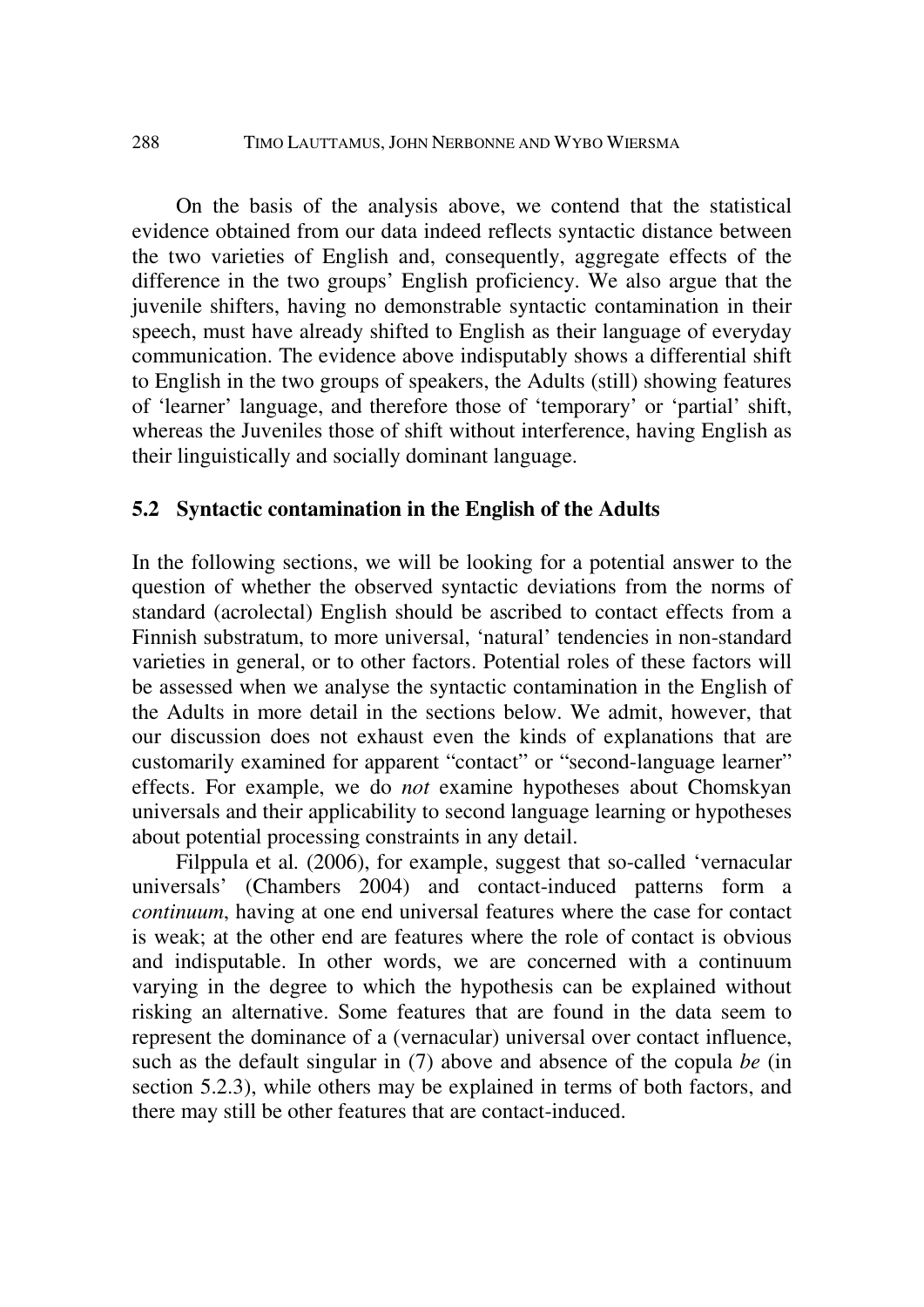Features that support the theory of vernacular universals (Chambers 2004: 128–129; cf. Filppula et al*.* 2006) are, in addition to default singulars (subject-verb nonconcord), -*n'* in the present participle, morpheme-final consonant cluster simplification (*pos'office, han'ful*), final obstruent devoicing (*hundret* for *hundred*), and conjugation regularisation or leveling of irregular verb forms (*Mary heared the good news*), multiple negation or negative concord (*He didn't see nothing*) and absence of the copula (*We going as soon as possible*). We realise, of course, that most of these features recur ubiquitously all over the world, even outside of vernacular, e.g. in "child language, pidgins, creoles, and *interlanguage* varieties" and that they "cannot be merely English" (Chambers 2004: 128f.: italics ours).

We note that the theory of vernacular universals may, in fact, explain some of the constructions that we find in the data elicited from some of the Adult informants. For example, two different Adult speakers use the past form *doed* ('did') of the verb *do*, as in *when they get that, they doed whatever they like* (*doed* 'levelling' of the irregular past tense form of the verb *do*). Three different Adult speakers also use the verb form *doned* ('done' + *ed*), as in *They all doned here, they, - they wasn't raw [kangaroo] skin.* The same example also shows absence of the copula *be* ('they *were* all done here') and subject-verb nonconcord in *they wasn't* ('they weren't'), which are all candidate vernacular universals. In non-acrolectal Finnish, subject-verb nonconcord is also frequent, e.g. *ne meni Groningeniin* ('they went to Groningen,' *ne*, plural of *se* 'it,' + *meni* 'went' 3rd person sg), which shows subject-verb nonconcord in person and number, as opposed to standard Finnish: *he menivät Groningeniin* (*he* 'they' + *meni+vät* 'went' + 3rd person pl). Similarly to some vernacular Englishes, also non-acrolectal Finnish violates the standard subject-verb concord rule.

To support a potential role of the 'vernacular' approach in our analyses, we refer to Fenyvesi & Zsigri (2006: 143). They suggest that less educated speakers of English (such as the Adults), who have usually learnt their L2 via listening, rely on *auditory* input, whereas more educated immigrant language speakers (such as our Juveniles), who have acquired their L2 also through reading and writing, and therefore exposed to a more or less codified standard (acrolectal) variety, rely on *visual* input as well. The fact that the Adults have mainly been exposed to spoken, *basilectal* (Australian) English is likely to give rise to some general vernacular features.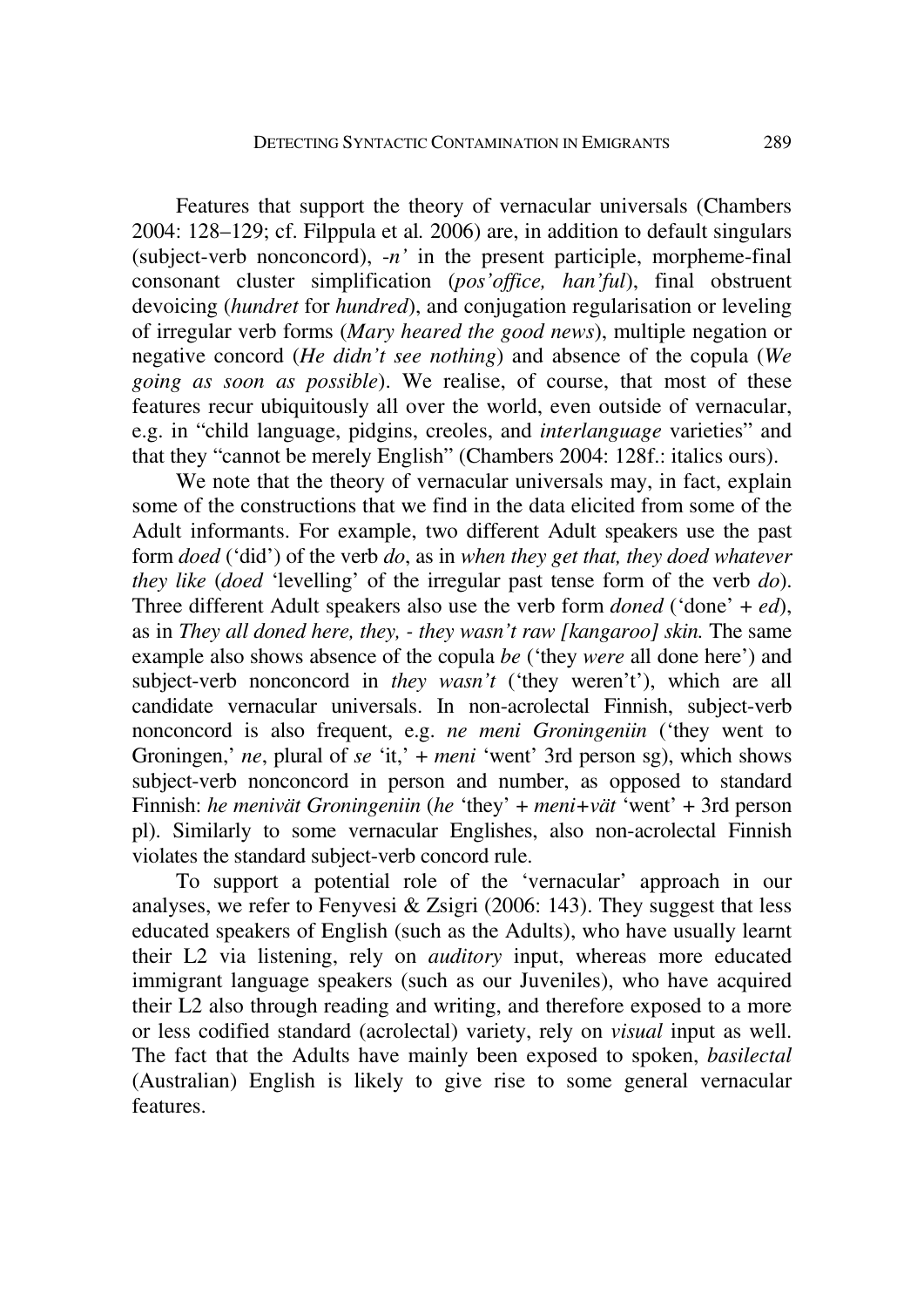The data relevant to our present syntactic analysis will be discussed from the point of view of both types of explanation, contact-induced and "universal." The following sections deal in more detail with some of the statistically significant syntactic differences that we find recurrent in our data, i.e. features of disfluent speech, article usage, omission of the primary verb *be* (together with the alleged vernacular universal –*n'* in the present participle), omission of *there* and *it*, absence of prepositions, deviant word order, position of the negator *not*, and a few others that we find interesting. The data to be analysed in the sections below were elicited from the clusters of POS-trigrams which had a similar constituent structure and which were shown to have statistically significant differences between the two groups of informants.

### **5.2.1 Disfluent speech**

As pointed out in section 5.1, the Adults demonstrate typical features of disfluent speech (hesitation phenomena), such as (filled) pauses, repeats, false starts, repairs, incomplete or false syntactic structures, arising from difficulties in speech processing, and particularly in lexical access. Some of the trigrams, marked by '/' and embedded in their respective contexts, are exemplified in (3) to (7):

- (3) *skin cancer and /um and uh/ and gene general*
- (4) *but /ah I I/never been on*
- (5) *clubs spades /hearts and uh/ uh cl oh [probably trying to access 'diamonds']*
- (6) *(he) was a leading-hand um /leading-hand and ah/ last last last*
- (7) *as in /a in a/ Finland because especially*

Features of disfluent speech are overwhelmingly the most frequent characteristics that distinguish the Adults from the Juveniles. They can occur at any syntactic boundary but mostly before nouns. They are, of course, typical of any kind of speech, native and non-native alike, but certainly more frequent in interlanguage or, more generally, in second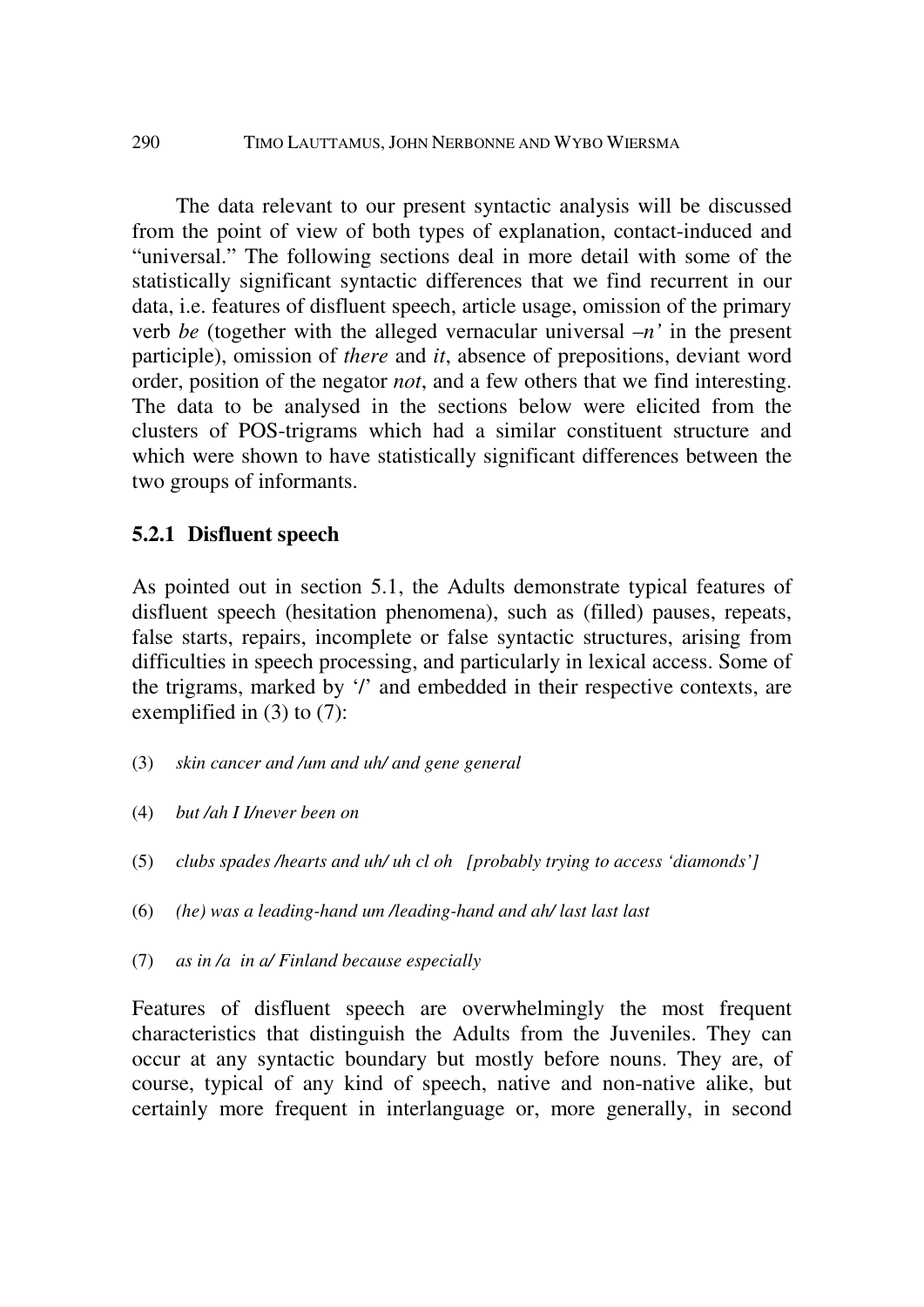language acquisition (shift) where speakers demonstrate imperfect learning as they study an L2. In this view, then, features of disfluent speech may be seen as "second-language learners' universals." Evidence from the English spoken by first-generation Finnish Americans also shows similar patterns, but different from standard (American) English, in the manner typical of 'learner language' (cf. Pietilä 1989: 152–189; Hirvonen 1988, 1995). Pietilä (1989: 221) found a very significant difference between her elderly and younger adults in the use of hesitation phenomena, and we argue that the excess (overuse) of these reflects the Adults' lesser proficiency in English (cf. Lauttamus 1999: 105). Difficulties in controlling pause duration and placement seem to be common among all second-language learners irrespective of the target language. Paananen-Porkka (2007) argues that pausing, including filled pauses such as those in  $(3)$ ,  $(4)$ ,  $(5)$ , and  $(6)$ , seems to be the main source for the anomalies that she found in her investigation of English speech rhythm by Finnish comprehensive school students.

## **5.2.2 Article usage**

The Adults also demonstrate overuse (and underuse) of the two articles, *a(n)* and *the*, characteristic of a learner whose L1 has no article system (such as Finnish), as exemplified in (8) to (12):

- (8) *in that time /in a Finland/ because wasn't very*
- (9) *first we go /to the Finland/*
- (10) *we been /in a Brisbane/ Brisbane because ah*
- (11) *in /the Brisbane and/*
- (12) *I had /a different birds/ in Finland*

Example (12) shows that the indefinite article is sometimes used with a plural, countable noun head. The fact that the Juveniles do not show similar linguistic behaviour implies that they are not only more proficient in their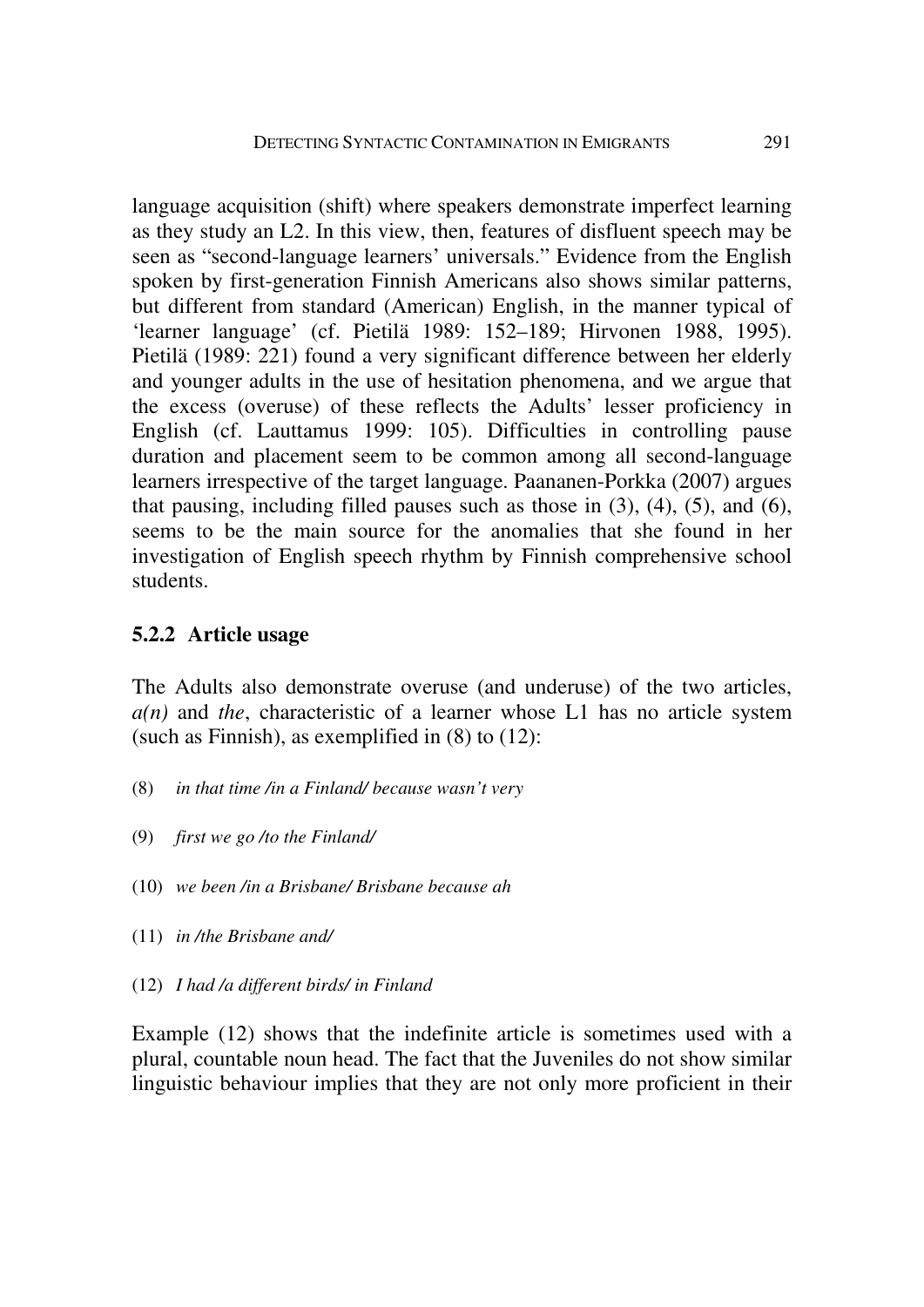English but also in their later stages of acquisition (language shift) than the Adults.

Evidence from the English of Finnish Americans also suggests that the overuse of the articles, particularly that of the indefinite article, is rather common in conjunction with proper nouns. Pietilä's (1989: 167–168) data show that it is the redundant definite article, as in (9) and (11) rather than the indefinite one, as in (8) and (10) that is used by Finnish Americans, especially by the elderly first-generation speakers. Pavlenko & Jarvis (2002: 207) show that most of the L1-influenced article errors committed by Russian L2 users of English were omissions and that only a few involved oversuppliance of the definite article. (Similarly to Finnish, Russian has no article system.) Pietilä's (1989: 165) data also suggest that most of the article errors committed by the first-generation Finnish Americans are omissions, which Thomason (2001: 148) considers to be among the most common of shift-induced interference features.

In Finnish, some of the functions of the articles are expressed, for example, in terms of case assignment, e.g. *luin kirjaa* ('I was reading a book'; *kirjaa* partitive sg), as opposed to *luin kirjan* ('I read the book'; *kirjan* genitive sg). A frequently used variant of the example *luin kirjan*  reads as *luin sen kirjan* ('I read it+GEN book+GEN'). The use of *se(n)* makes the reference explicitly definite and specific. (Some linguists therefore argue that *se* represents an article that is developing in Finnish.) In this vein, the Adults also show overuse of the demonstrative pronouns *this* and *that* to mark definiteness instead of the definite article:

#### (13) *it's /this taxation is/ really something in Finland*

(14) *I watch /that ah news/ and 'Current Affair'* 

In the contexts where we found trigrams such as these there is no apparent need to use the demonstratives. We note, however, that in a potential Finnish variant of (13), *juuri tämä verotus* (*…*) *Suomessa…*('[it's] the very taxation (...) in Finland') it would be quite acceptable to use the demonstrative *tämä* 'this' to make the reference not only definite but also specific. There may be an uncertainty among the Adults as to expressing the distinction between definiteness and specificity in English, so that they rely on the use of the demonstrative in specific reference. It seems, then,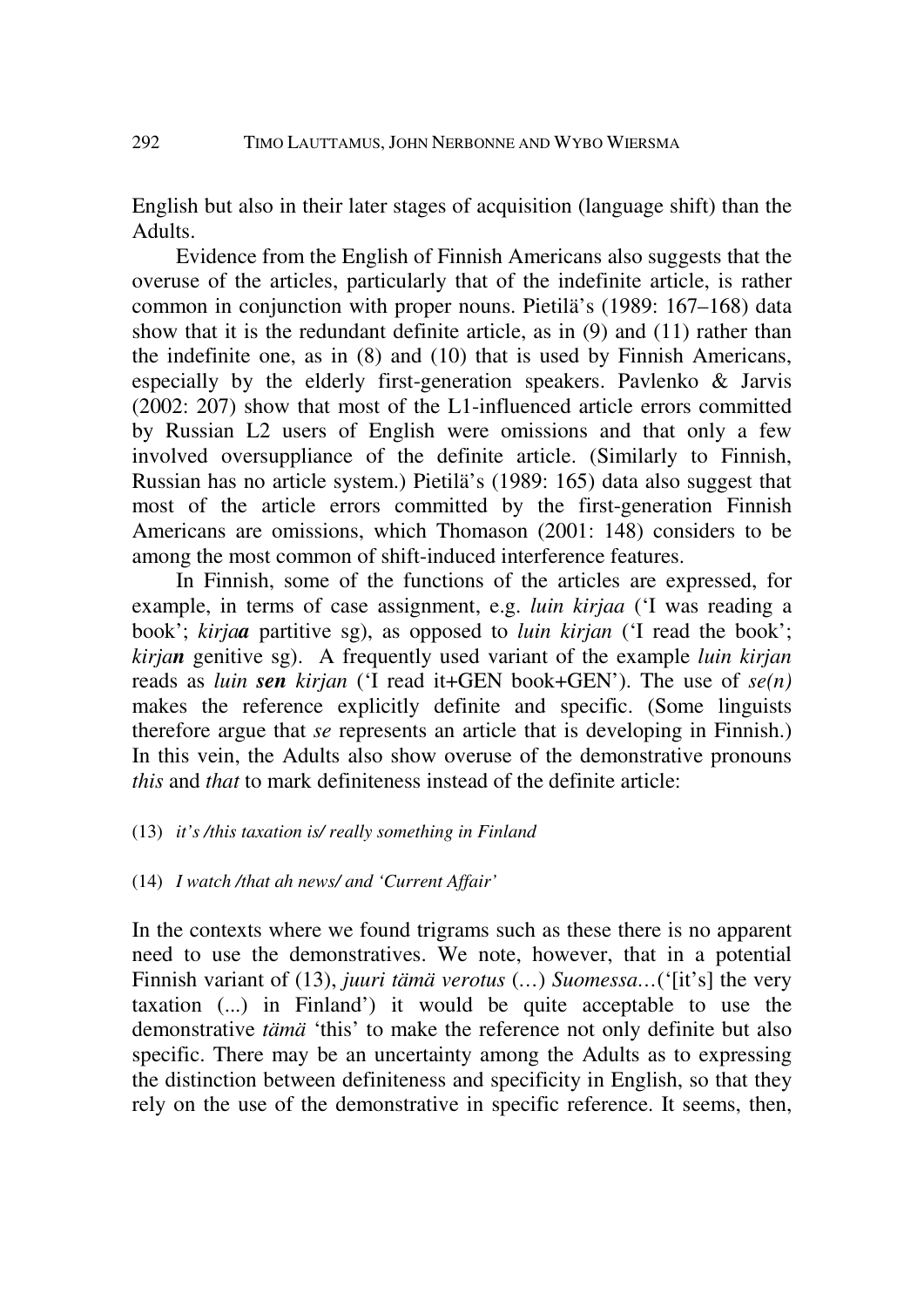that the overuse of the demonstratives by the Adults may originate from Finnish substratum transfer. This is supported by the fact that some Adults also overuse *that one* in expressions such as *I don't /remember that one/ either, I can't /explain that one/, I can't really /compare that one/*, where the NP *that one* has more or less the same function as the pronoun *it.*

To summarise, it seems to us that the deviant usage of the articles in the English of the Adult Finnish Australians can be ascribed to substratum transfer from Finnish (which has no article system to express (in)definiteness and specificity), and that it may best be described as indirect functional (shift-induced) interference. Because Finnish does not have articles, the absence of this structural feature in the mother tongue can be interpreted as evidence against L1 transfer in L2 (cf. Arabski 1979). However, we agree with Ellis (1994: 306–315), who strongly argues that the absence of a feature in the first language may have as much L1 influence on the second language as the presence of a different feature. In addition to contact-induced effects, it appears that general *hypercorrection* (or overgeneralisation), common in 'learner' language, may be a contributing factor. In this light, an uncertainty of article usage in speakers whose L1 has no articles is "universal." Overuse of the definite article is also common in some Celtic-influenced varieties of English and extraterritorial Englishes (cf. Filppula et al*.* 2006).

## **5.2.3 Omission of primary (copula)** *be*

Omission also of the primary verb *be* in the progressive (present and past) is frequent in the Adults as opposed to the Juveniles, as exemplified in (15) to (17):

- (15) *when we /drivin' in the/ road*
- (16) *no I just /workin' for seven/ oh eleven*
- (17) *fifteen years ago /we drivin' round/*

Absence of the copula *be* is one of the alleged vernacular universals (Chambers 2004). We agree that it can be better ascribed to more universal properties of the language faculty rather than to substratum transfer from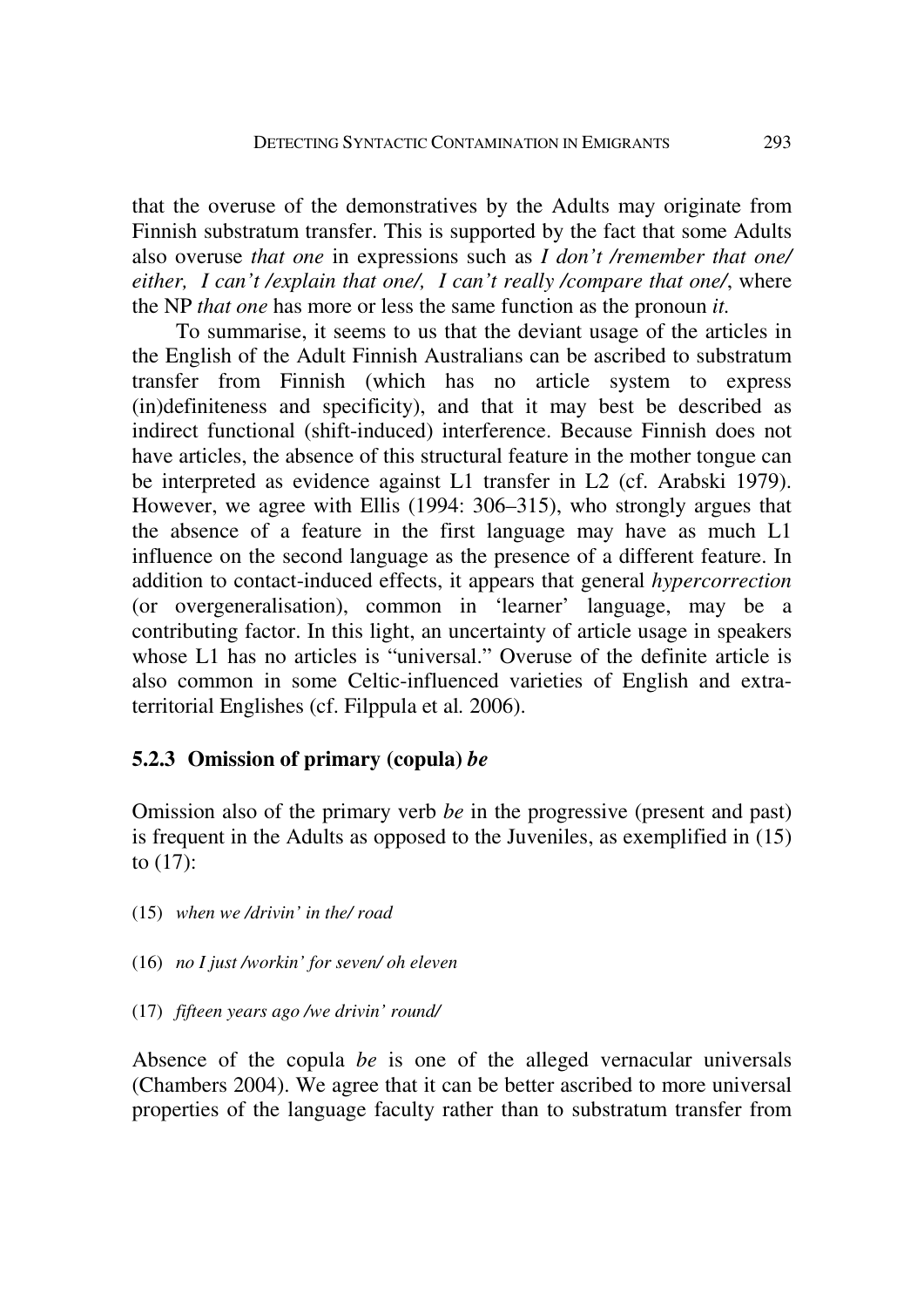Finnish, even though Finnish has no similar formal contrast between the progressive and non-progressive aspect. Learners often leave out unstressed elements (such as the primary verb *be* above) because they do not simply perceive them and, consequently, cannot process them. This explanation is supported by the evidence from Fenyvesi  $\&$  Zsigri (2006), who strongly argue for the crucial role of perception in unstressed syllable deletion in loanwords (cf. Kenstowicz 2001). Working in the framework of Optimality Theory, they suggest that in languages such as Finnish and Hungarian where primary stress always falls on the first syllable "phonetic content preceding the stressed syllable may not be interpreted as part of the prosodic word" (p. 137). We note that in Finnish the word boundary always precedes primary stress, and if the onset of a word (such as *be* above) is not marked by stress, it is difficult, if not impossible, for a native speaker of Finnish to interpret the prosodic word. The suggestion that less educated speakers of English such as the Adults rely on *auditory* input (Fenyvesi & Zsigri 2006: 143) might also explain why the omission of other generally unstressed closed-class items is so frequent among first-generation speakers.

The English progressive form, as in (15) to (17), is rather difficult for native speakers of Finnish. This is supported by the evidence in Pietilä (1989: 180–181), who notes that the most frequent verb form error in the English of the first-generation Finnish Americans is the omission of the primary *be* in the progressive. To express the Finnish progressive aspect, native speakers of Finnish mainly use the simple present. The alternatives include a construction with a finite form of the verb *olla* 'be' followed by the third infinitive of the main verb in the inessive case, e.g. *Olin jo nukkumassa kun soitit*. 'I was already sleeping when you called' (literally 'I was already in sleeping'). Even though the formation and the use of this construction somewhat resemble those of the English *be + -ing* construction, it is unlikely that there should be any positive substratum transfer from Finnish to aid the use of the English progressive. From a perceptual point of view, we are tempted to believe that the use of the present participle form –*ing* alone is salient ('marked') enough to enable Finnish speakers of English to interpret the desired function of the progressive and mark the formal contrast between the progressive and nonprogressive (cf. Opas-Hänninen et al*.* 2005).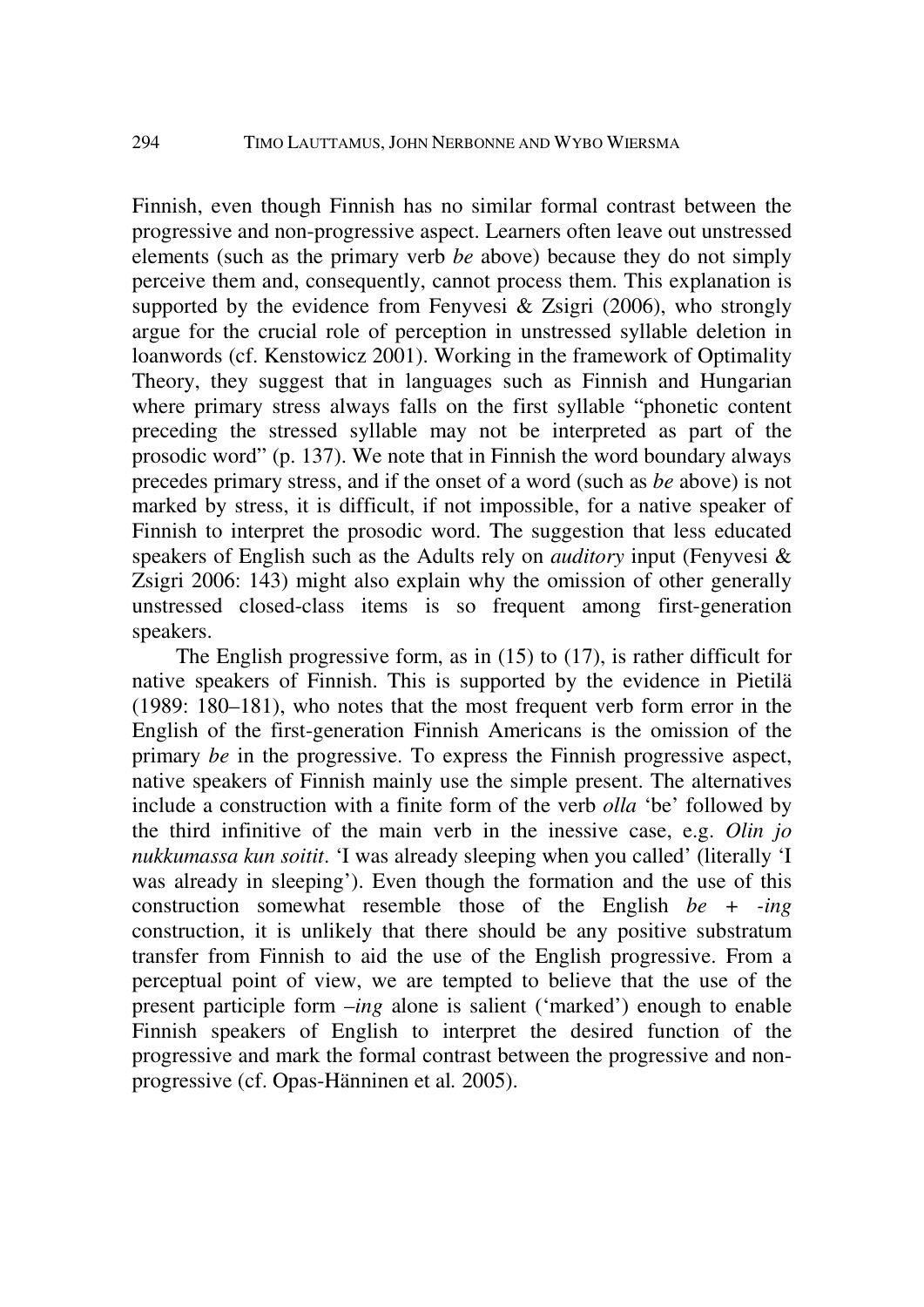In (15) to (17), the Adults also demonstrate the vernacular (basilectal) substitution of the alveolar nasal [n] represented by  $-n$  for the standard (acrolectal) velar nasal represented by  $-ng$ . This substitution, frequently attested in many vernacular varieties of English, can therefore be accounted for in terms of the theory of vernacular universals rather than in terms of transfer from Finnish. However, since the standard (acrolectal) English velar nasal in final position of the word violates the (standard and vernacular) phonological rule of Finnish that does not allow velar nasals in that position, the substitution in question can also be explained in terms of Finnish substratum transfer.

## **5.2.4 Omission of existential** *there* **and anaphoric** *it*

Omission of the existential (expletive) *there* and the anaphoric *it* in subject position is also frequently attested in the English of the Adults. Some cases are exemplified in (18) to (20):

- (18) *and summer /time when Ø is/ a people*
- (19) *but not often /wine if Ø is/ some visitors come*
- (20) *I don't like that /meat because Ø is/ I think*

Based on the contexts that these examples occur in, the speaker in (18) is apparently aiming at 'when *there* is/are people'; in (19) 'if *there* is/are some visitors coming,' and in (20) 'because *it* is (meat).' The examples in (18) and (19) can be explained in terms of substratum influence from Finnish, which would assign the subject argument of the copula verb *be* to the NP *(a) people* in (18), and to the NP *some visitors* in (19), and, consequently, would not mark the subject in the position before the copula. In (20), the absence of *it* is harder to explain since a pronoun would also be expected in Finnish. It may be attributed to a more universal look-back mechanism of the language faculty (Chambers 2006), so that the 'meat' that the missing 'it' would refer to is simply not repeated because it is already explicit in the linear order of the utterance and registered in shortterm memory.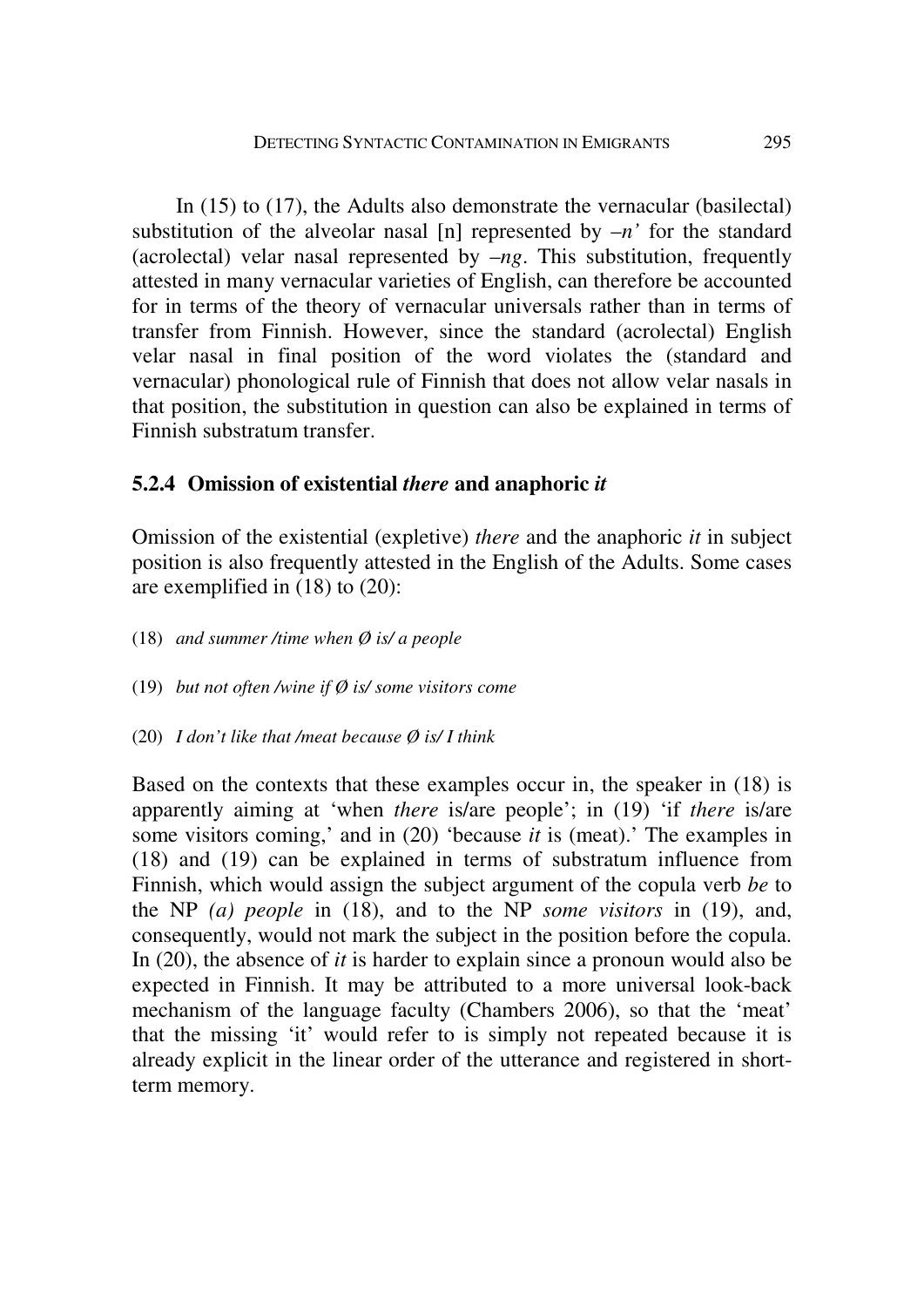## **5.2.5 Absence of prepositions**

The Adults tend to leave out prepositions with motion verbs such as *move*, *go*, *come*, as exemplified in (21) to (23):

- (21) *and they move me /other room where/*
- (22) *must go /work and uh/*
- (23) *when we /came Australia that/*

Similar examples can be found in the speech of first-generation Finnish Americans (Pietilä 1989: 172–173). In expressing spatial relations with motion verbs, many vernacular varieties of English tend to leave out prepositions (cf. e.g. Linn 1988). This suggests that omission of prepositions may be a more general tendency, particularly with motion verbs such as those above, which intrinsically describe movement towards a location. It is also possible to propose Finnish substratum transfer to explain the omission in (21) to (23), i.e. lack of prepositions in Finnish. This argument is not, however, as convincing as it was in the case of Jarvis & Odlin (2000), who show that a prepositional choice that is not found in Swedish speakers of English is used by Finnish speakers of English in an example such as *Chaplin and girl sat to grass*. This kind of usage of the preposition *to* corresponds to the Finnish allative case inflection on *nurmikolle* ('to grass').

## **5.2.6 Deviant word order**

The Adults also demonstrate deviant word order, particularly with adverbials, which are often placed before the object, as exemplified in (24) to (27):

- (24) *I /don't like really/ any old age*
- (25) *I don't /watch any more/ that one*
- (26) *they /don't have maybe/ enough money*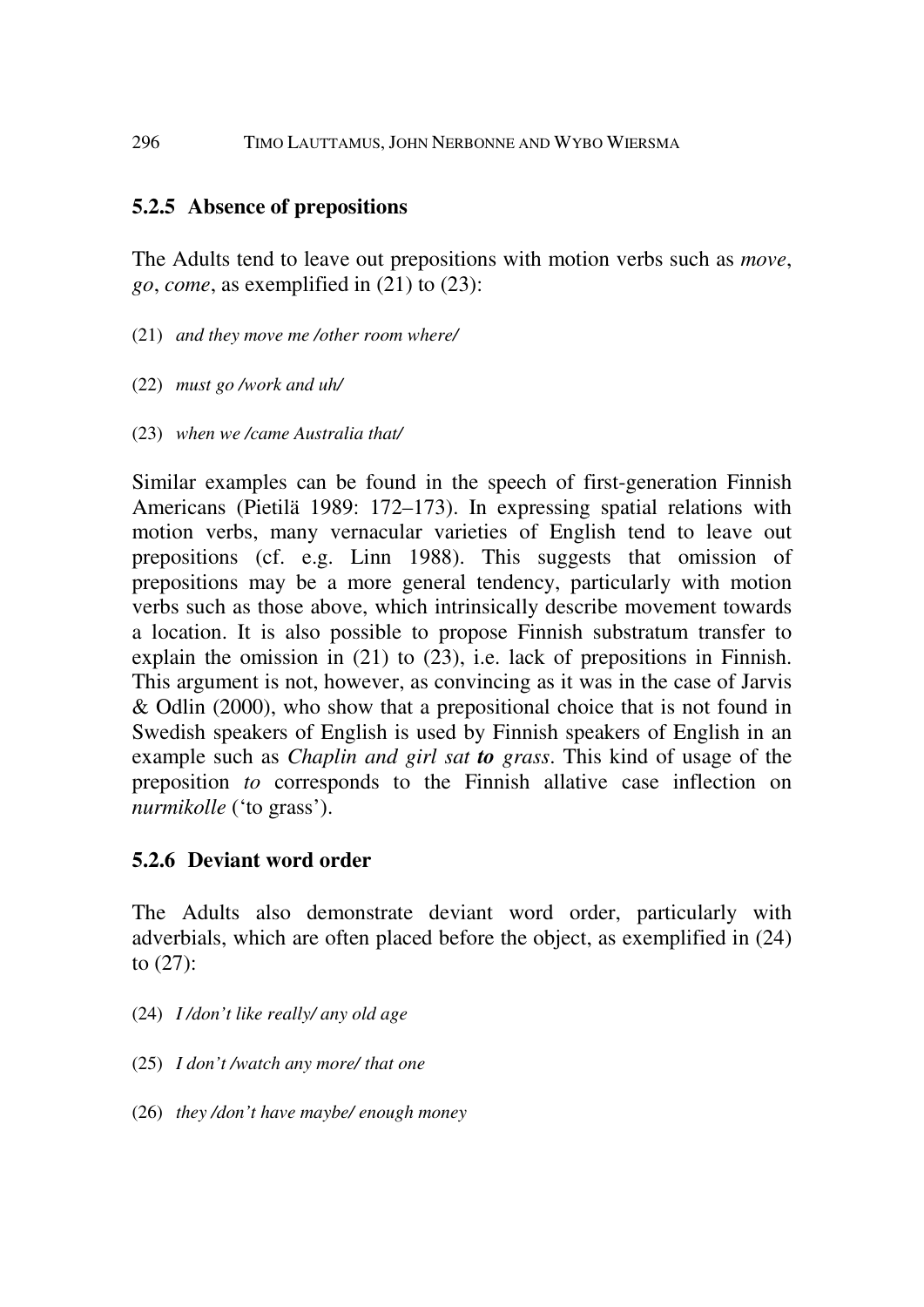#### (27) *fifteen years ago /we drivin' round/*

The pre-object placement of the equivalent adverbials in Finnish would be quite acceptable, and therefore we argue that it is contact-induced (shiftinduced). Learners simply project their L1 structure (native word order potential) onto L2 patterns in constructing their version of L2 grammar. Pietilä (1989: 187–188) reports that elderly first-generation Finnish American L2 users of English have rather few word order errors, and that the most frequent type of error is the incorrect placement of the adverbial. Similarly to Finnish Australians and Americans, Russian L2 users of English also commit L1-based word order errors most of which involve adverbial placement (Pavlenko & Jarvis 2002: 208).

In example (27), discussed earlier in section 5.2.3, the time adverbial *fifteen years ago* is placed in pre-subject position. This is a feature that can be ascribed to Finnish substratum transfer as well, since in Finnish a time adverbial often appears in this position, without placing the focus on an adjunct. In English the example is well-formed, but our statistical analysis demonstrates that the Adults used this much more than the Juveniles, whose English is native or near-native. We conjecture that the Adults are overusing this construction because they neglect its pragmatic conditioning. This is in agreement with some other studies which show evidence for substratum transfer involving focus structures that are communicatively motivated (cf. Odlin 2006a: 28). Since trigrams may not be ideal data to account for some contextual effects such as focus placement, more evidence from our corpora is certainly needed to corroborate this.

More generally, Odlin (1990: 107) argues that "there is no universal constraint on the transfer of basic word order" and that speakers from different backgrounds tend to display a preference for different word order patterns that directly reflect their L1s. He also argues that there is relatively little evidence for basic word order transfer in the literature because of the relative lack of study on beginning learners. Our data on the Adults, who are less exposed to English and rely more on their L1, and in whom word order transfer from Finnish is therefore more likely, indeed demonstrate more transfer effects on their English than the Juveniles.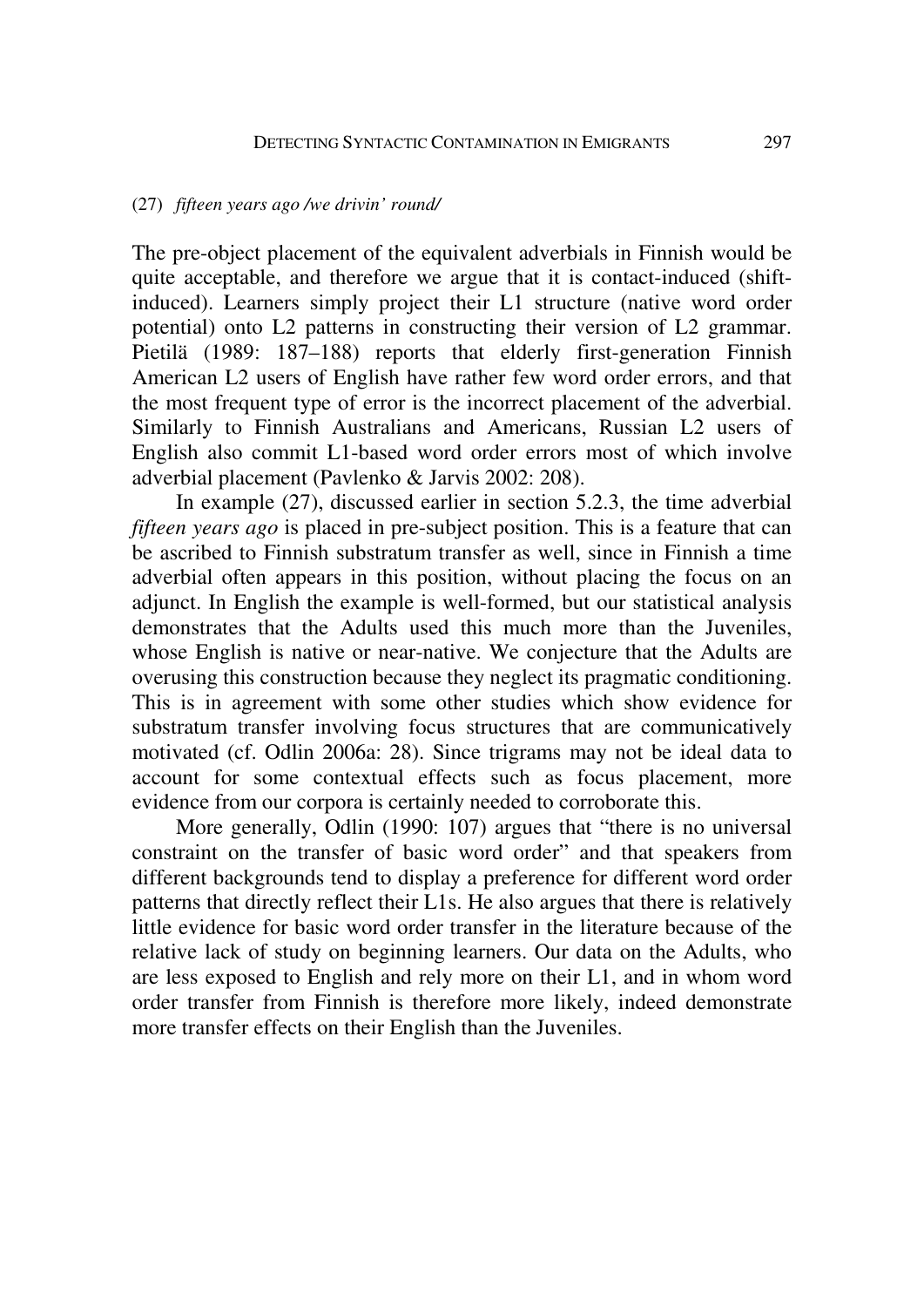## **5.2.7 Negator** *not* **in pre-verbal position**

The Adults produce utterances where the negator *not* is placed in pre-verbal position, as exemplified in (28) to (30):

- (28) *but uh /we not cook/ that way (without the primary verb do)*
- (29) *I'm diabetic I /not can eat/ them*
- (30) *not can say /not can say/ I not want*

This can be ascribed to Finnish substratum transfer (shift-induced interference), because Finnish always has the negative item (*ei*, inflected in person and number like any verb in standard Finnish) in pre-verbal position (as in 29 and 30, before the modal *can*). Although a substrate explanation may seem self-evident in (29) and (30), examples similar to (28) can be found in other non-standard varieties of English, e.g. in Spanish interlanguage English: *I no understand*, probably modeled on standard Spanish *(Yo) no entiendo* (Odlin 1989: 104–110). Examples (28) to (30) represent a developmental sequence described by Larsen-Freeman & Long (1991: 94) as 'internal pre-verbally negated strings,' which are common not only in Finnish but in learners of English from typologically different L1 backgrounds and therefore provide powerful evidence for language universals guiding, at least in part, interlanguage development. As Ellis (1994: 99-101, 421–422) points out, "there is strong evidence that in the early stages of L2 acquisition learners opt for preverbal negation, even where the L1 manifests postverbal negation" (p. 421). In agreement with Larsen-Freeman & Long (1991: 106–107), we argue that L1 transfer occurs in parallel with general developmental processes, and it may strengthen the use of "a developmental form similar to an L1 structure" (such as a Finnish pre-verbally negated string).

### **5.2.8 Misuse of** *what* **as a relative**

The misuse of the pronoun *what* as a relative pronoun or complementiser (31) by the Adults in (31) to (34) can be ascribed to substratum transfer from Finnish, where *mikä, mitä* sg 'what' or *mitkä* pl 'what' are used as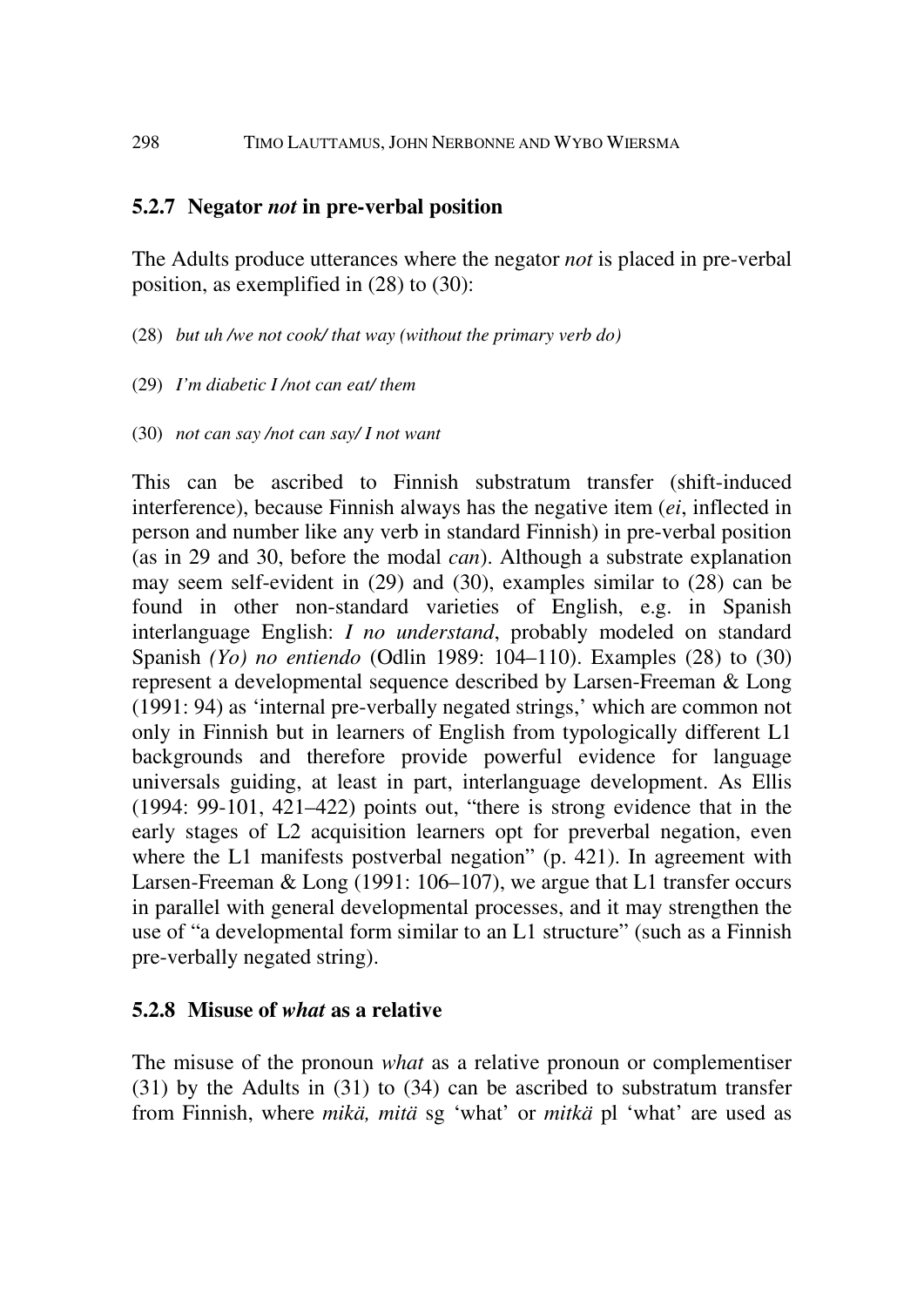interrogative pronouns or relative pronouns, but only in some restricted contexts as a relative, e.g. *kaikki, mitä tiedän* 'all (that) I know.'

- (31) *(it) was about twenty-five /minutes what they/ kept that balloon (that)*
- (32) *(name) for other /games what we/ played (that or which)*
- (33) *cars and all /machines what they/ built*
- (34) *those Aussie /dishes what they/ eating*

We have not found a similar use of *what* as a relative in the 'Juveniles.' We argue that this usage of *what* as a relative is overgeneralised on the model of Finnish, even though we know that it is found in some substandard English.

### **5.2.9 Overuse of simple present**

The Adults also extend the simple present (as opposed to the past tense and the progressive) to describe not only present but also past or future events, as exemplified in (35) to (38):

- (35) *okay /we stay here/ we not go ('we'll stay here, we're not going')*
- (36) *but /we wait till/ the ambulance come ('we waited/were waiting till the ambulance came')*
- (37) *where /we live before/ this place ('where we lived before this place')*
- (38) *when /we come in/ Australia ('when we came to Australia')*

This can be partly ascribed to Finnish substratum transfer, as Finnish has no equivalent progressive forms or ways to express future events in its repertoire and mainly uses the simple present in these functions (cf. section 5.2.3). Pietilä (1989: 176) also reports on the frequent use of the simple present to express past actions in the English of first-generation Finnish Americans. The fact that the present tense is used by the Adults in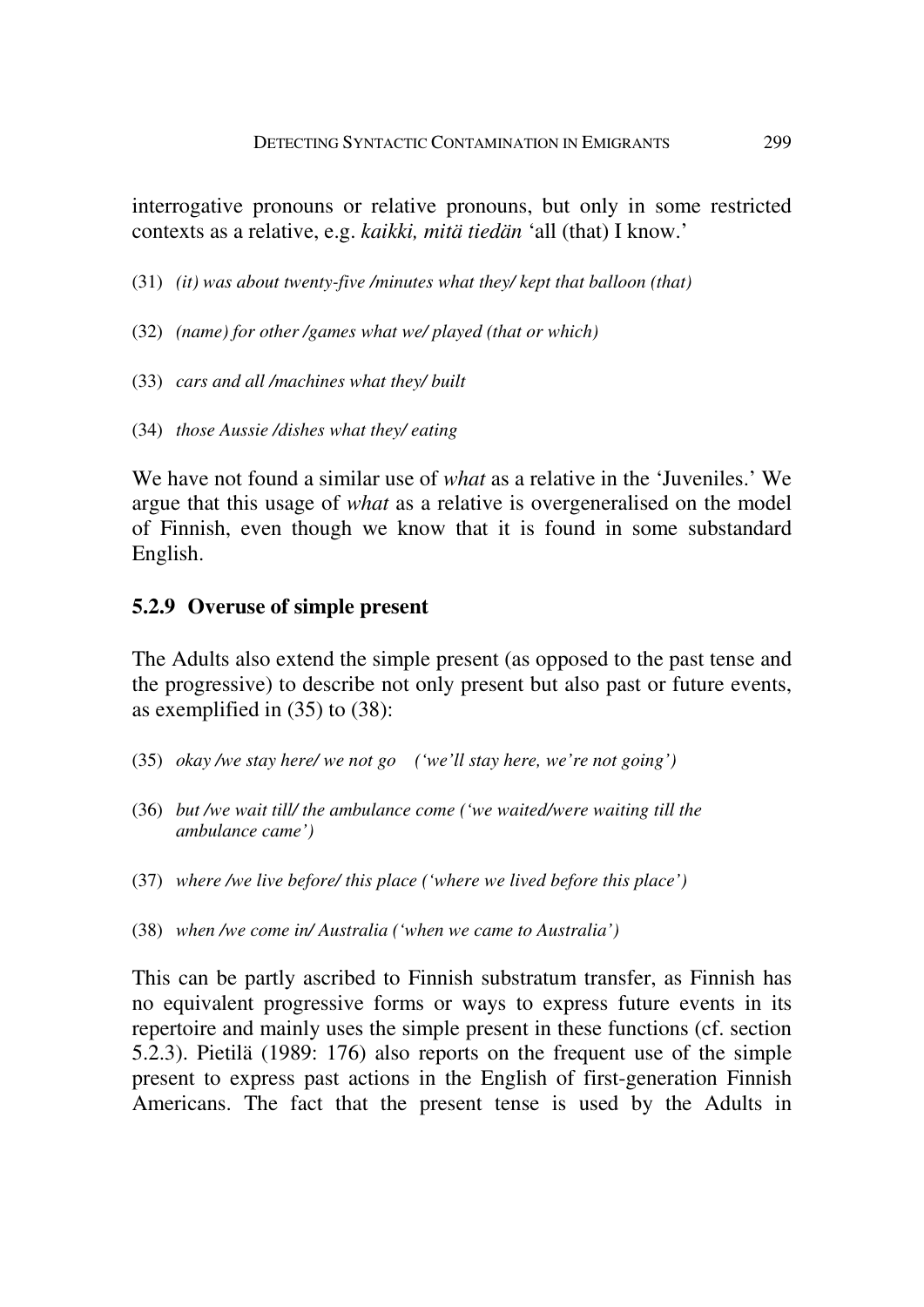reference to past events in (36, 37, 38; the use of the forms confirmed in their respective contexts) may also be explained in terms of a more universal tendency found in vernaculars to regularise morphology ('one form for all functions'). Some of the verb forms in the trigrams in (35), (36) and (38) are good examples of how our technique, which is sensitive to frequency differences, detects deviations that are not, strictly speaking, errors.

## **5.2.10 Terms of measurement**

Both groups (A and J) almost invariably use the plural in the marking of nouns of measurement: *five miles; (a) hundred dollars; two hours* (noun as head of NP). We only found one example of the use of the singular: *three foot wide standing up*, which is, of course, also acceptable in standard (acrolectal) English. The use of the plural is also the default with plural quantifiers: *a couple of weeks, a few plays.* 

The use of the plural as opposed to the singular is rather surprising because in many vernacular (non-standard) varieties of English the singular head is widely used because the singular apparently carries less cognitive cost; a notionally plural numeral already marks a phrase plural. The fact that we found little evidence of the singular is even more surprising because Finnish uses the singular in parallel cases: *viisi tuntia* 'five hours' (*tuntia* partitive sg), *kaksi viikkoa* 'two weeks' (*viikkoa* partitive sg). Our findings may partly be explained by the fact that native speakers of Finnish are used to assigning inflection to the head of an NP (the partitive sg case [*viikko+a*], instead of the nominative sg [*viikko*]) for measurement and that the English -*(e)s* plural is apparently more salient phonetically (perceptually) than many other morphological endings.

## **5.2.11 Acquired formulae**

There is also statistically significant evidence that the Adults have acquired some formulae such as *that's* and *what's*, as exemplified in (39) to (43):

(39) *ah /that's is/ not my occupation*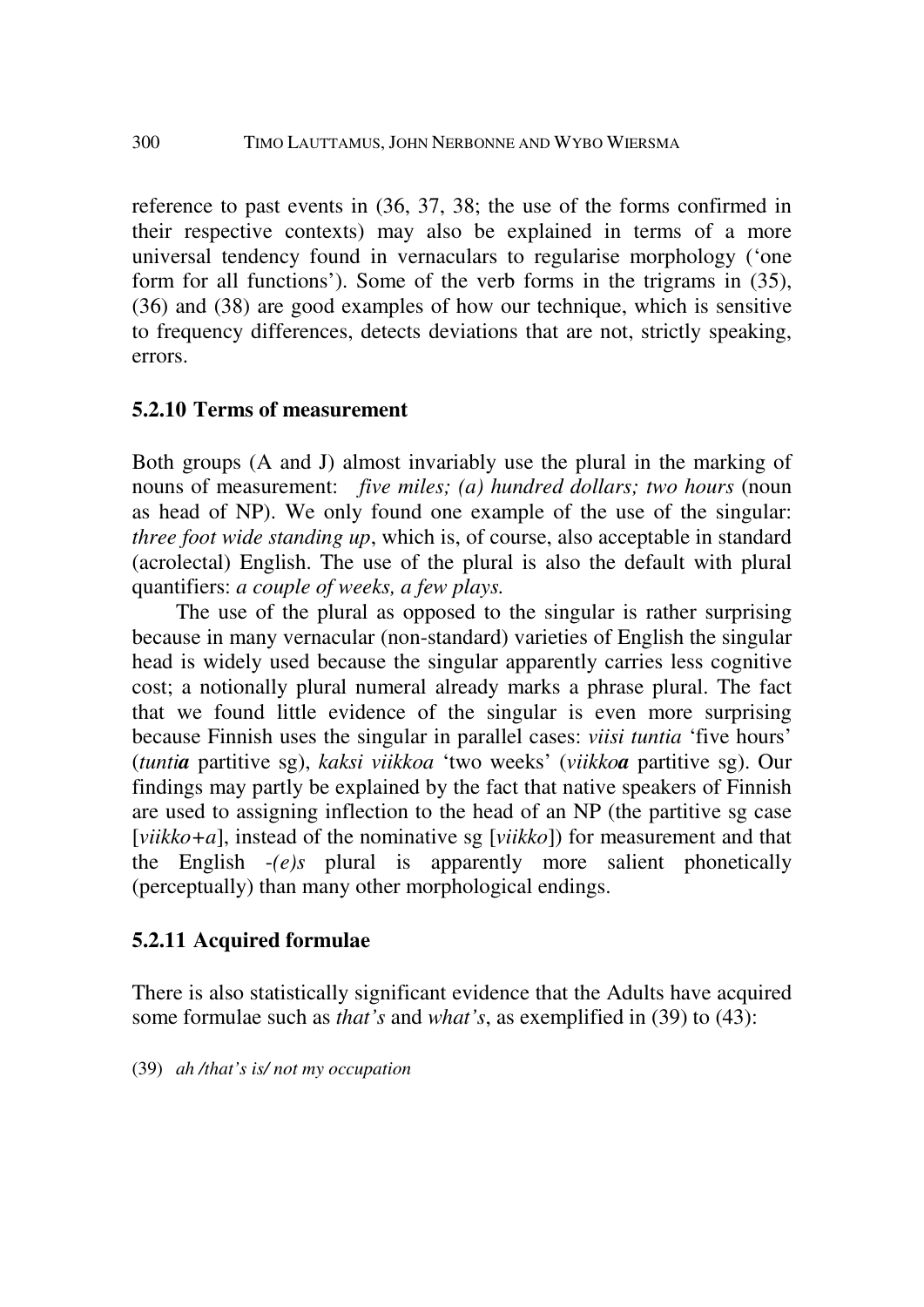- (40) *I think /that's is/ a no good*
- (41) *um /that's is/ a same um*
- (42) *and /that's a/ causing discomfort in*
- (43) *oh /what's is/ on that*

*That's* and *what's*, acquired as fixed phrases, have apparently been processed as single elements. We also found examples such as *what's a that sign, what's a that seven or something.* Ellis (1994: 20), for one, argues that learners often produce formulae or ready-made chunks as their initial utterances. Acquired formulae cannot be ascribed to substratum transfer, as they tend to be recurrent in any interlanguage.

## **6. Discussion: contact-induced or universal?**

In our syntactic analysis of the English of the Adult speakers of Finnish emigrants to Australia we have shown that a number of features that we describe as 'contaminating' the interlanguage can be attributed to Finnish substratum transfer. These features include (1) overuse (and underuse) of articles, (2) omission of the expletive *there*, (3) absence of a preposition such as *to* with motion verbs, (3) deviant word order with adverbials, (4) use of the negator *not* in pre-verbal position, (5) misuse of *what* as a relative or complementiser, and (6) overuse of the simple present to describe past and future events. What makes our argument for the role of contact somewhat less convincing is that almost all of these 'deviant' features might also be ascribed to more "universal" properties of the language faculty. However, our findings support other empirical evidence (reviewed, for example, by Larsen-Freeman & Long 1991: 96–113, and Ellis 1994: 299–345) that shows how the learner's L1 influences the course of L2 development at all levels of language, although transfer seems to be more conspicuous in phonology, lexis and discourse than in morphosyntax.

Nonetheless, there are other features in our data that may be ascribed to more "universal" primitives, such as the absence of the copula *be*, substitution of the  $-n$ <sup>'</sup> for  $-ng$  in the present participle, regularisation of morphology (use of the present tense form to describe past and future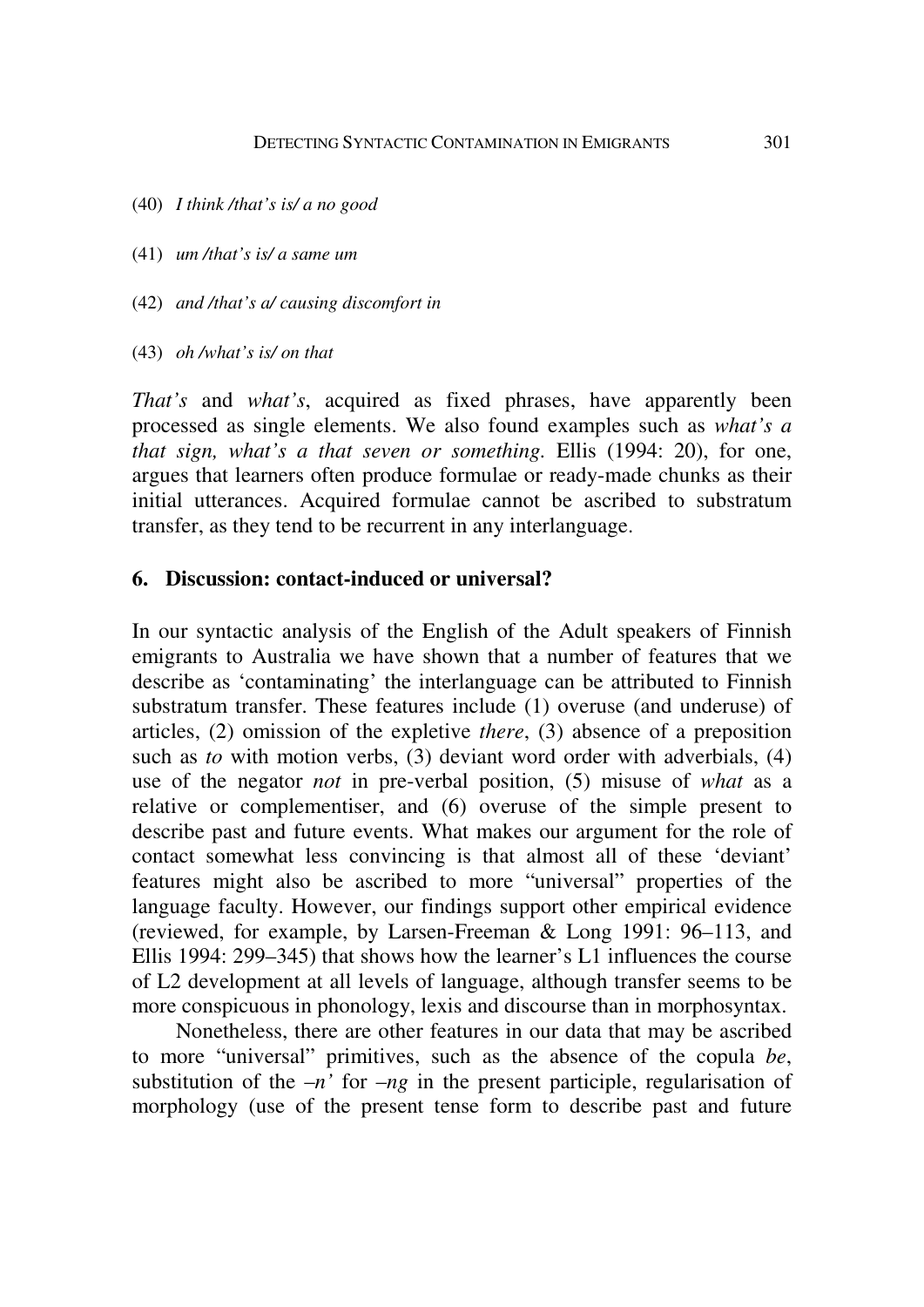events), and use of the default singular with *there* (by the 'Juveniles'), or to "language learners' universals," such as the overuse of hesitation phenomena, overuse of parataxis, underuse of contracted forms, and avoidance of complex verb clusters, prepositional and phrasal verbs. Since we have no evidence of potential contamination in the English of the Juvenile speakers at the early stages of their L2 acquisition, we are simply not in a position yet to prove or refute our hypothesis about the strength of contact influence as opposed to that of the other factors. The "high shift" to English (Clyne & Kipp 2006: 18) by the Juvenile speakers, without interference from Finnish, seems to support our argument that most of the features that we found in the data elicited from the Adult speakers appear to be temporary, even ephemeral, and have no permanent impact on the English of second-generation Finnish Australians. This is in agreement with the idea proposed by Larsen-Freeman & Long (1991: 107) that "beginners" (such as the Adults), who rely more on their L1 because of the limitations imposed on them by their L2, are initially more willing to transfer items from their native language.

## **7. Conclusion**

In this paper we argue that using frequency profiles of trigrams of POS categories as indicators of syntactic distance between two different groups of speakers we can now give an estimate of the "total impact" of L1 on L2 syntax in SLA. Our findings show syntactic 'contamination' from Finnish in the English of the Adult first-generation speakers of Finnish ethnic origin. Some of the features found in the data can be explained by means of contact-induced influence whereas others may be primarily ascribed to 'learner' language or to more universally determined properties of the language faculty. In contrast with the Adult speakers of the first generation, the Juvenile speakers of the second generation, who acquired English much earlier, demonstrate a native or near-native command of English. This is in accordance with Riehl (2006), and many others, who point out that age (of onset) is a crucial determinant of successful L2 acquisition.

Our syntactic analyses of the two varieties of Finnish Australian English therefore strongly support the idea that language *shift* to English has already taken place among the majority of the Juvenile speakers as opposed to the Adult speakers, who still demonstrate typical morpho-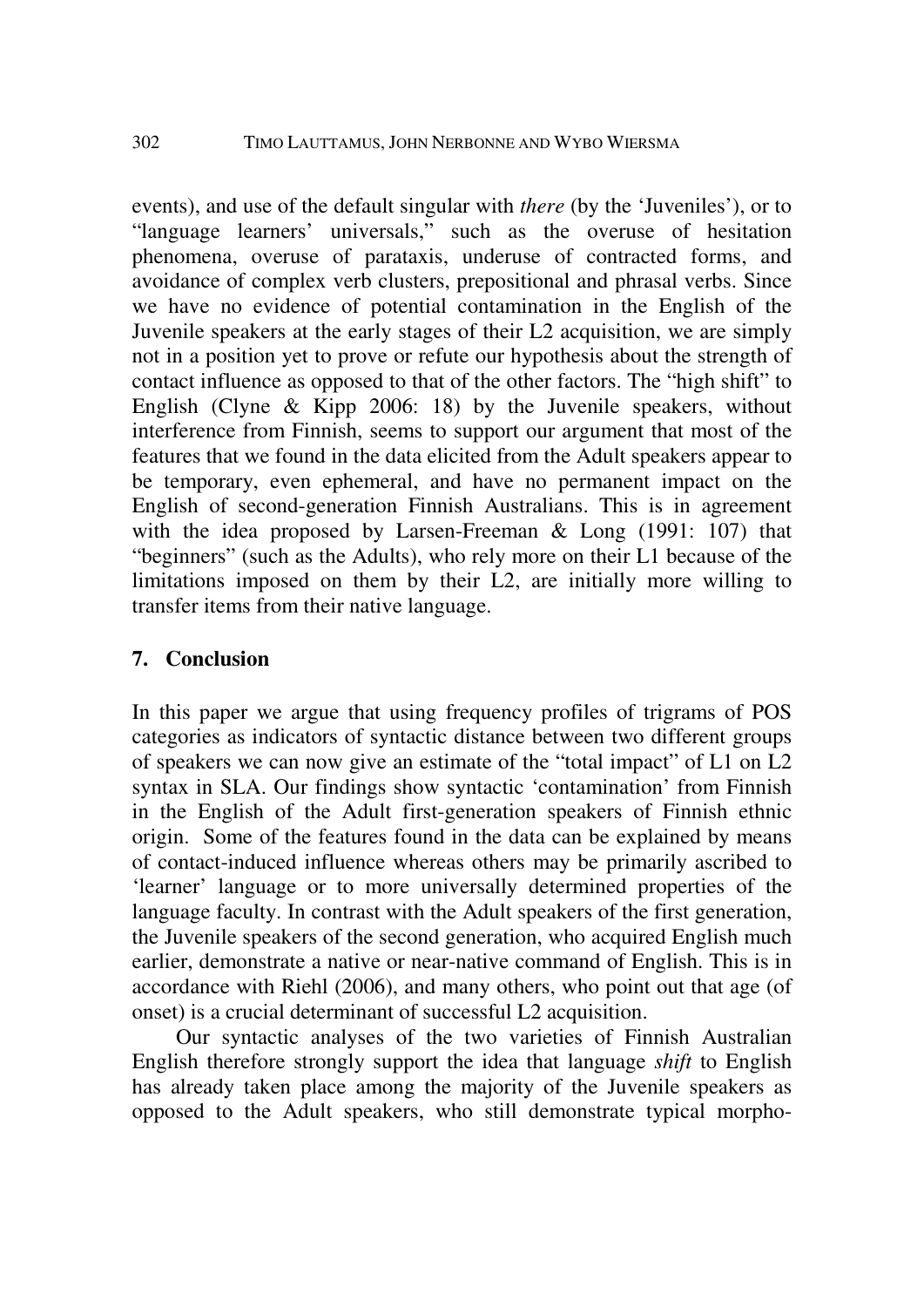syntactic features of *temporary shift* and *imperfect learning* of English. We conjecture that the higher education level of the Juveniles in the language and culture of the dominant group may have accelerated language shift even further (cf. Clyne 2003: 48). Although we have a third corpus of the English of second generation speakers of Finnish ethnic origin born in Australia, our findings of the variety of English spoken by the Juvenile informants suggest that the corpus in question would not provide us with any deeper understanding of the general language development of the Finnish immigrant groups in Australia. We infer from the data of the Juveniles that potential residues of syntactic 'contamination' in the English of second-generation speakers can only be found by observing them systematically from the very inception of their L2 acquisition process up until they go to school, and that without any longitudinal study of their English we are unable to capture or intercept potential shift-induced transfer effects in progress.

#### **References**

- Aarts, Jan & Granger, Sylviane (1998) Tag sequences in learner corpora: A key to interlanguage grammar and discourse. In S. Granger (ed.), *Learner English on Computer*, pp. 132–141. London: Longman.
- Agresti, Alan (1996) *An Introduction to Categorical Data Analysis.* New York: John Wiley.
- Arabski, Janusz (1979) *Errors as Indicators of the Development of Interlanguage.* Katowice: Universytet Slaski.
- Bot de, Kees, Lowie, Wander & Verspoor, Marjolijn (2005) *Second Language Acquisition: An Advanced Resource Book.* London: Routledge.
- Brants, Thorsten (2000) TnT a statistical part of speech tagger. In *6 th Applied Natural Language Processing Conference*, pp. 224–231. Seattle: ACL.
- Brill, Eric & Mooney, Raymond (1997) An overview of empirical Natural Language Processing. *AI Magazine* 18: 13–24.
- Chambers, Jack (2003) *Sociolinguistic Theory: Linguistic Variation and its Social Implications.* Oxford: Blackwell.
- —— (2004) Dynamic typology and vernacular universals. In B. Kortmann (ed.), *Dialectology meets Typology*, pp. 127–145. Berlin: Mouton.
- —— (2006) Linguistic continuum from vernacular to standard. In *World Englishes.*
- Clyne, Michael (2003) *Dynamics of Language Contact: English and Immigrant Languages.* Cambridge: Cambridge University Press.
- Clyne, Michael & Kipp, Sandra (2006) Australia's community languages. *International J. Soc. Lang.* 180: 7–21.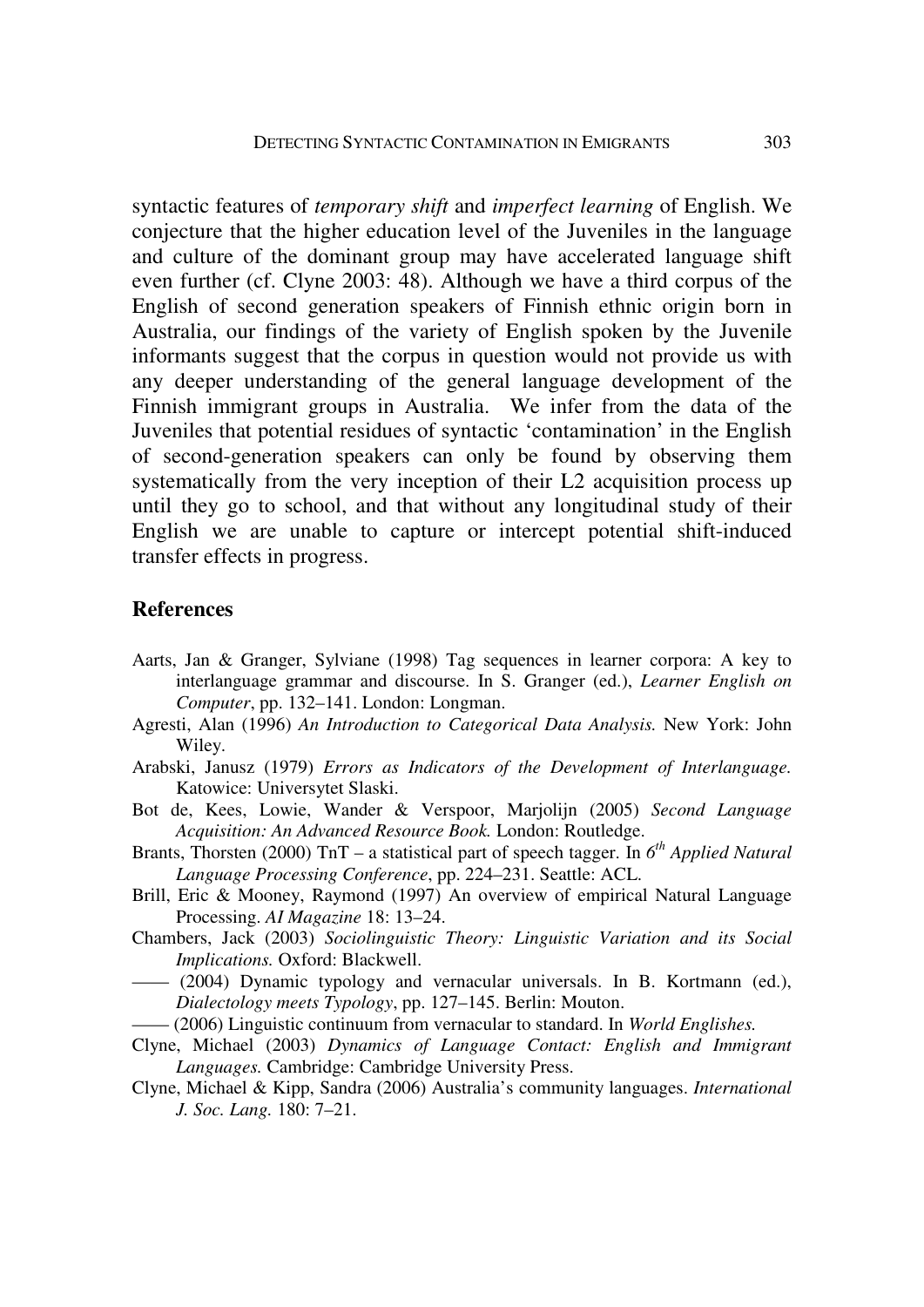Cook, Vivian (ed.) (2003) *Effects of the Second Language on the First.* Clevedon, UK: Multilingual Matters.

Coseriu, Eugeniu (1970) *Probleme der kontrastiven Grammatik.* Düsseldorf: Schwann.

- Ellis, Rod (1994) *The Study of Second Language Acquisition.* Oxford: Oxford University Press.
- Fenyvesi, Anna & Zsigri, Gyula (2006) The Role of Perception in Loanword Adaptation: The Fate of Initial Unstressed Syllables in American Finnish and American Hungarian. *SKY Journal of Linguistics* 19: 131–146.
- Fillmore, Charles & Kay, Paul (1999) Grammatical construction and linguistic generalizations: the *what's x doing y* construction. *Language* 75: 1–33.
- Filppula, Markku, Klemola, Juhani & Paulasto, Heli (2006) Digging for roots: universals and contacts in regional varieties of English. In *World Englishes.*
- Færch, Claus & Kasper, Gabriele (1983) *Strategies in interlanguage communication*. London: Longman.
- Garside, Roger, Leech, Geoffrey & McEmery, Tony (1997) *Corpus Annotation: Linguistic Information from Computer Text Corpora.* London: Longman.
- Hirvonen, Pekka (1988) American Finns as language learners. In M.G. Karni, O. Koivukangas and E.W. Laine (eds.), *Finns in North America.* Proceedings of Finn Forum III 5–8 September 1984, Turku, Finland. Migration Studies C9, pp. 335– 354. Turku: Institute of Migration.
- —— (1995) Phonological and morphological aspects of Finnish language attrition in the United States. In W. Viereck (ed.), *ZDL–Beiheft 77: Verhandlungen des Internationalen Dialektologenkongresses Bamberg 1990*, pp. 181–193. Band 4. Stuttgart: Franz Steiner.
- Hunnicutt, Sheri & Carlberger, Johan (2001) Improving word prediction using Markov models and heuristic methods. *Augmentative & Alternative Communication* 17: 255–264.
- Jarvis, Scott (2003) Probing the effects of the L2 on the L1: A case study. In V. Cook (ed.), *Effects of the Second Language on the First*, pp. 81–102. Clevedon, UK: Multilingual Matters.
- Jarvis, Scott & Odlin, Terence (2000) Morphological type, spatial reference, and language transfer. *Studies in Second Language Acquisition* 22: 535–556.
- Karttunen, Frances (1977) Finnish in America: A case study in monogenerational language change. In B. G. Blount & M. Sanches (eds.), *Sociocultural Dimensions of Language Change*, pp. 173–184. New York: Academic Press.
- Kenstowicz, Michael (2001) The role of perception in loanword phonology. *Linguistique africaine* 20 [published in *Studies in African Linguistics* 32 (2003): 95–112].
- Klintborg, Staffan (1999) *The transience of American Swedish.* Lund: Lund University Press.
- Kovács, Magdolna (2001a) *Code–Switching and Language Shift in Australian Finnish in Comparison with Australian Hungarian.* Åbo: Åbo Akademi University Press.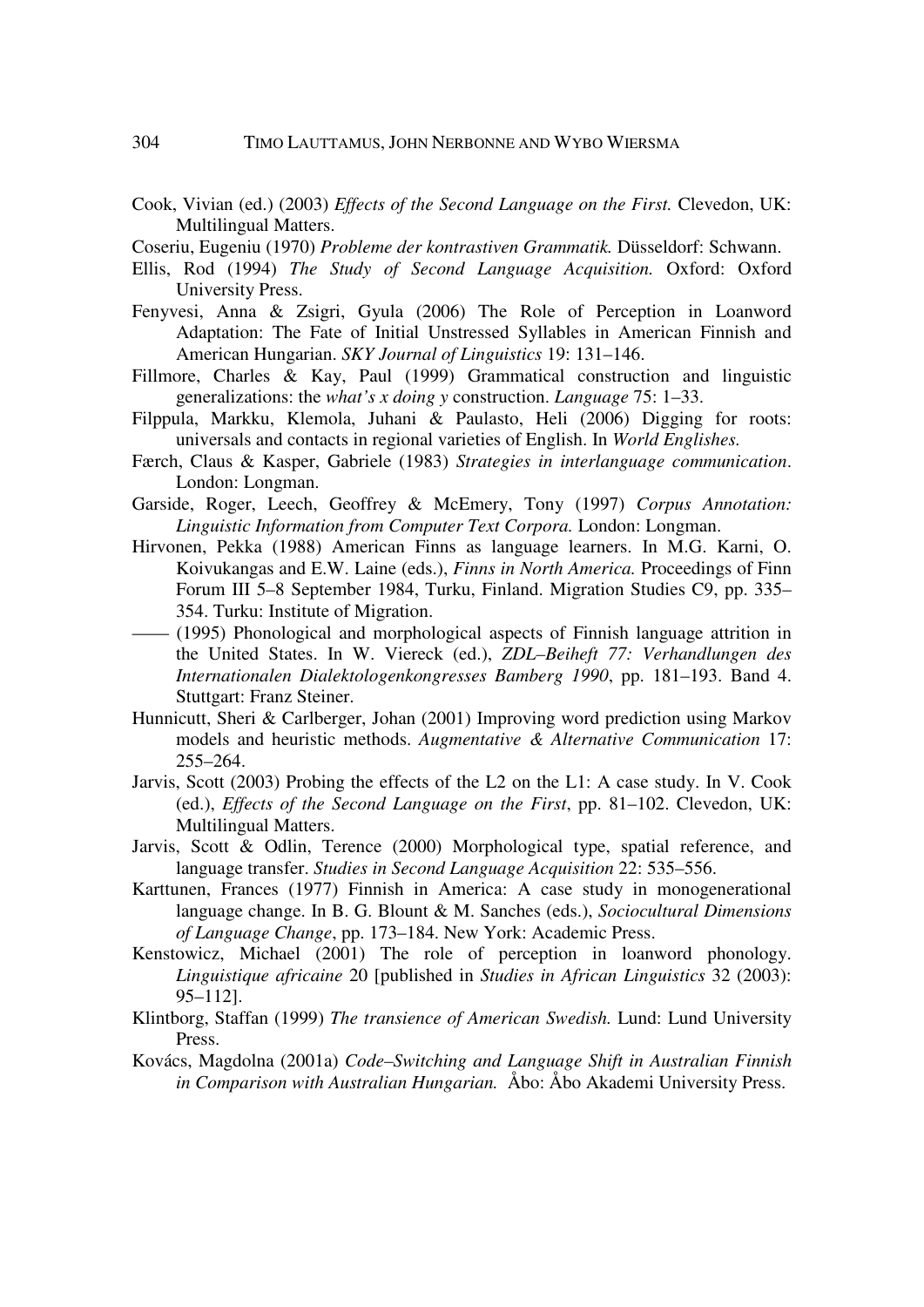- —— (2001b) "Ja putsari toi lihan, pääkäri toi leivän." Australiansuomen leksikaaliset lainat ja kielen säilyttäminen (The effect of lexical borrowing on language maintenance in Australian Finnish). *Virittäjä* 3: 384–410.
- Larsen-Freeman, Diane & Long, Michael H. (1991) *An Introduction to Second Language Acquisition Research.* London: Longman.
- Lauttamus, Timo (1999) Fuzzy switch and loan types in the languages of Finnish Americans. *SKY Journal of Linguistics* 12: 87–109.
- Lauttamus, Timo & Hirvonen, Pekka (1995) English interference in the lexis of American Finnish. *The New Courant* 3: 55–65. Department of English, University of Helsinki: Helsinki University Press.
- Lenneberg, Eric (1967) *Biological Foundations of Language.* New York: John Wiley.
- Linn, Michael (1988) The origin and development of the Iron Range Dialect in Northern Minnesota. *Studia Anglica Posnaniensia* XXI: 75–87.
- Long, Michael H. (2005) Problems with Supposed Counter–Evidence to the Critical Period Hypothesis. *International Review of Applied Linguistics in Language Teaching* 43, 287–317.
- Moyer, Alene (2004) *Age, Accent, and Experience in Second Language Acquisition: An Integrated Approach to Critical Period Inquiry.* Clevedon: Multilingual Matters.
- Nerbonne, John & Wiersma, Wybo (2006) A measure of aggregate syntactic distance. In J. Nerbonne & E. Hinrichs (eds.), *Linguistic Distances*, pp. 82–90. Shroudsburg, PA: ACL.
- Odlin, Terence (1989) *Language Transfer: Cross–linguistic Influence in Language Learning.* Cambridge: Cambridge University Press.
- (1990). Word–order transfer, metalinguistic awareness and constraints on foreign language learning. In B. VanPatten & J. Lee (eds.), *Second Language Acquisition – Foreign Language Learning*, pp. 95–117*.* Clevedon, Avon: Multilingual Matters.
- —— (1992) Transferability and linguistic substrates. *Second Language Research* 8: 171–202.
- —— (2006a) Could a contrastive analysis ever be complete? In J. Arabski (ed.), *Cross– linguistic Influence in the Second Language Lexicon*, pp. 22–35. Clevedon, U.K.: Multilingual Matters.
- —— (2006b) Methods and inferences in the study of substrate influence. In *World Englishes.*
- Opas–Hänninen, Lisa Lena, Hirvonen, Pekka, Juuso, Ilkka, & Lauttamus, Timo (2005) "Happen I not talking good English": The progressive aspect in the English of Finnish Australians. *Methods XII: Twelfth International Conference on Methods in Dialectology.* August 1 – 5, 2005. Workshop *Finno–Ugric Language Contacts (II)*. Université de Moncton, New Brunswick, Canada.
- Paananen–Porkka, Minna (2007) *Speech Rhythm in an Interlanguage Perspective: Finnish Adolescents Speaking English.* Pragmatics, Ideology and Contacts Monographs. Doctoral diss. University of Helsinki.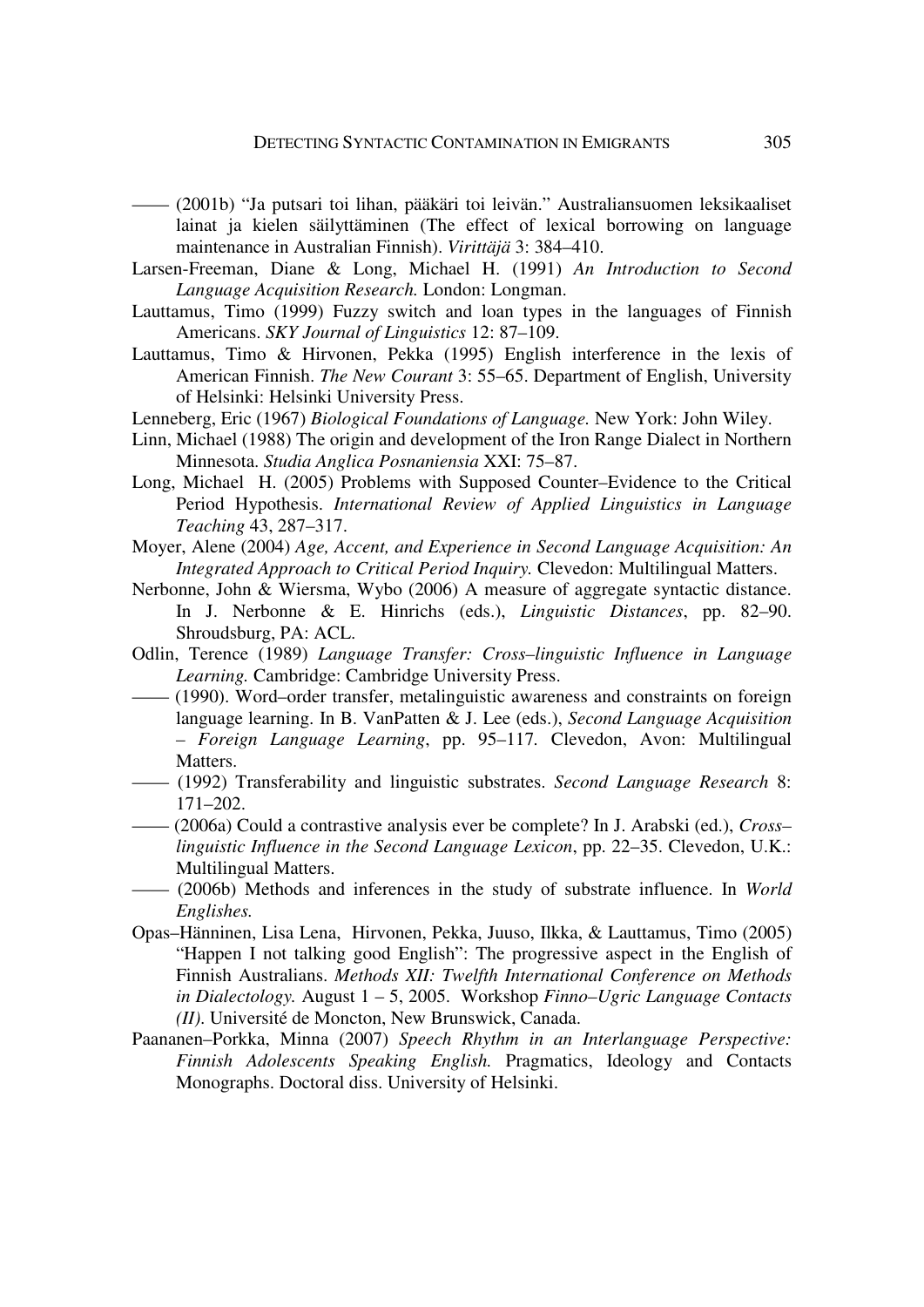- Pavlenko, Aneta & Jarvis, Scott (2002) Bidirectional Transfer. *Applied Linguistics* 23: 190–214.
- Pietilä, Päivi (1989) *The English of Finnish Americans with Reference to Social and Psychological Background Factors and with Special Reference to Age.* Turun yliopiston julkaisuja, Sarja B, Osa 188. Turku: Turun yliopisto.
- Piller, Ingrid (2002) Passing for a native speaker: Identity and success in second language learning. *Journal of Sociolinguistics* 6: 179–206.
- Poplack, Shana & Sankoff, David (1984) Borrowing: the synchrony of integration. *Linguistics* 22: 99–135.
- Poplack, Shana, Sankoff, David & Miller, Christopher (1988) The social correlates and linguistic processes of lexical borrowing and assimilation. *Linguistics* 26: 47–104.
- Riehl, Claudia (2006) The bilingual brain. Online. [www.languages.unimelb.edu.au].
- Sanders, Nathan C. (2007) Measuring Syntactic Difference in British English. *Proceedings of the ACL 2007 Student Research Workshop*, pp. 1–6. Prague, June 2007. Shroudsburg, PA.: ACL.
- Schmid, Monika (2002) *First Language Attrition, Use and Maintenance: The case of German Jews in Anglophone Countries.* Amsterdam: John Benjamins.
- —— (2004) Identity and first language attrition: A historical approach. *Estudios de Siciolingüística* 5: 41–58.
- Sells, Peter (1982) *Lectures on Contemporary Syntactic Theories.* Stanford: CSLI.
- Singleton, David & Ryan, Lisa (2004) *Language Acquisition: The Age Factor* (2<sup>nd</sup> ed.). Clevedon: Multilingual Matters.
- Smits, Caroline (1996) *Disintegration of Inflection: The Case of Iowa Dutch.* The Hague: Holland Academic Graphics.
- Szmrecsanyi, Benedikt & Kortmann, Bernd (2006) Vernacular universals and angloversals in a typological perspective. In *World Englishes.*
- Thomason, Sarah G. (2001) *Language Contact: An Introduction.* Edinburgh: Edinburgh University Press.
- Thomason, Sarah G. & Kaufman, Thomas (1988) *Language Contact, Creolization, and Genetic Linguistics*. Berkeley: University of California Press.
- Van Coetsem, Frans (1988) *Loan Phonology and the Two Transfer Types in Language Contact.* Dordrecht: Foris.
- —— (1995) Outlining a model of the transmission phenomenon in language contact. *Leuvense Bijdragen* 84: 63–85.
- Veltman, Calvin (1983) *Language Shift in the United States.* Berlin: Mouton.
- Väyrynen, Pertti (2005) *Perspectives on the Utility of Linguistic Knowledge in English Word Prediction.* Oulu: Oulu University Press [also available at: http://herkules.oulu.fi/isbn951427850X/isbn951427850X.pdf].
- Waas, Margit (1996) *Language Attrition Downunder: German Speakers in Australia.* Frankfurt: Peter Lang.
- Watson, Greg (1995) A corpus of Finnish–Australian English: A preliminary report. In P. Muikku–Werner & K. Julkunen (eds.), *Kielten väliset kontaktit.* AFinLan